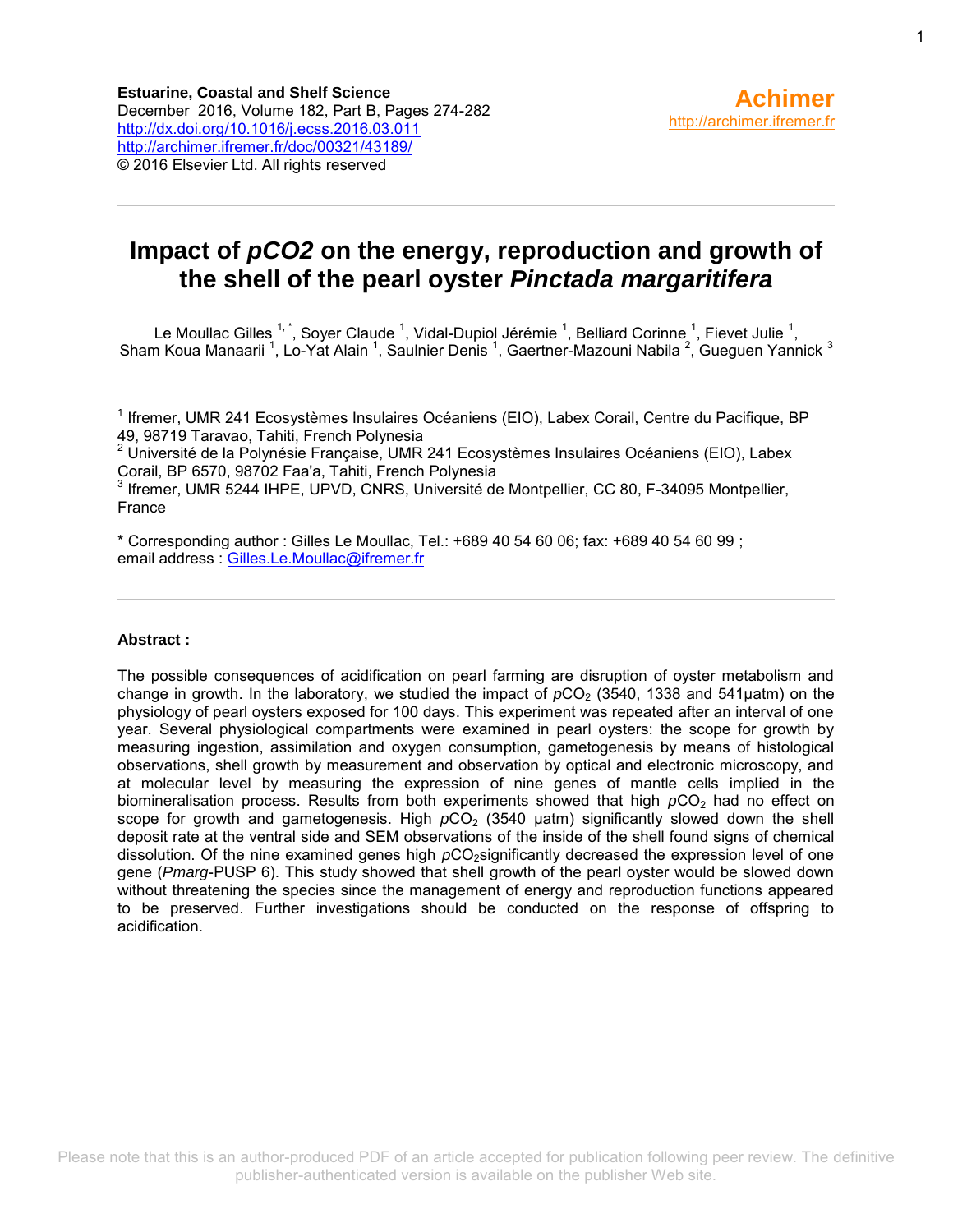#### **Graphical abstract**

At high  $pCO<sub>2</sub>$  of 3540 µatm, the shell deposit rate was significantly reduced and the inside of the shell showed signs of active chemical dissolution.



#### **Highlights**

► Under high *p*CO2, pearl oyster bioenergetics and reproduction were preserved. ► Shell growth was significantly reduced. ► Shell integrity was affected. ► The gene *Pmarg*-PUSP6 of the mantle cells tested showed significant down-regulation, but eight others showed no significant effect.

**Keywords** : Global change, Pearl oyster, Bioenergetic, Biomineralization, Pacific Ocean, French Polynesia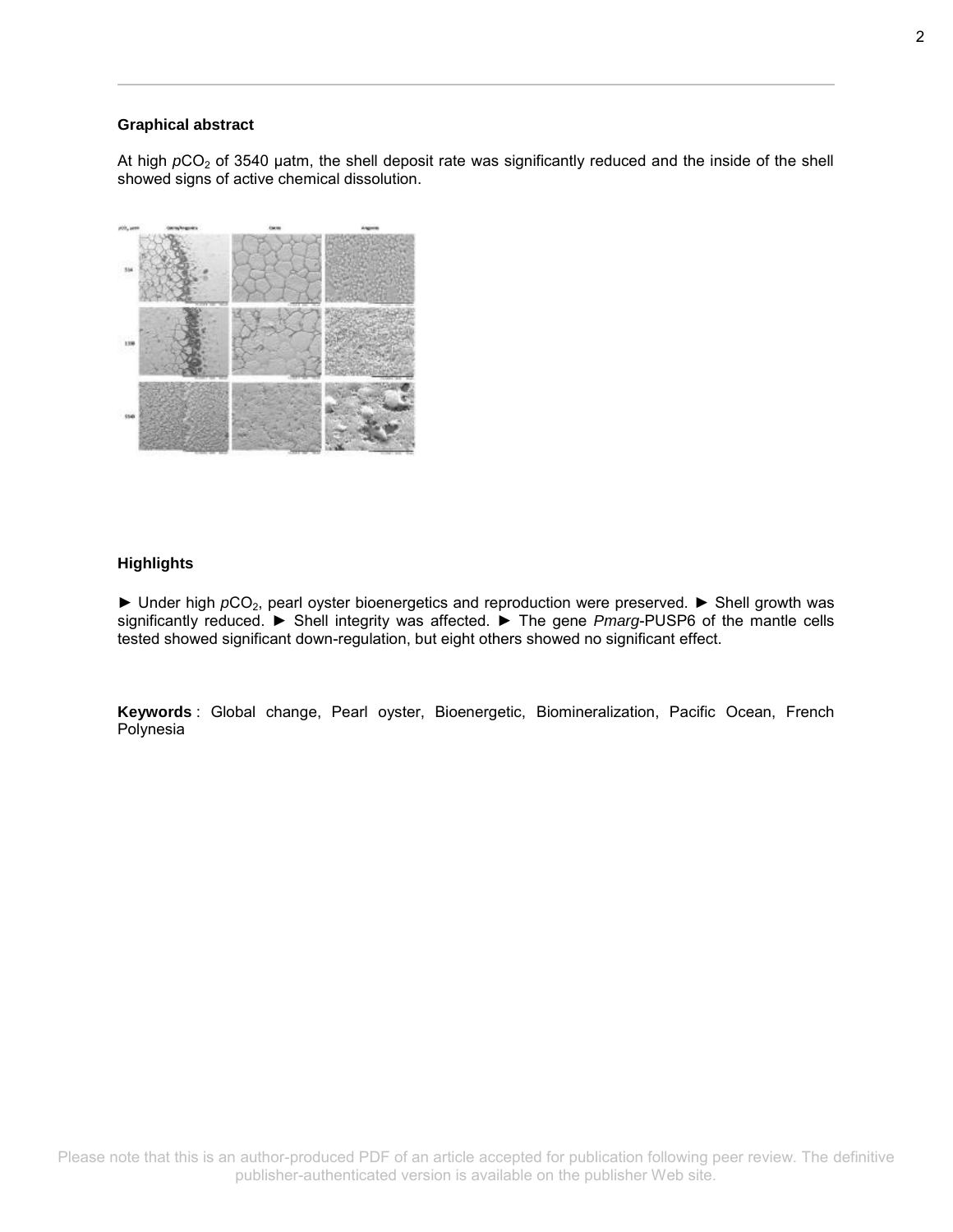#### **2. Introduction**

ge, including the tropical coral reef ecosystems and all the<br>communities who live the at the pH in the global ocean has already fallen by 0.1 units and is likely to fall a furt<br>50 and 0.5 units by 2100 (Caldeira and Wicket Global climate change is a major concern caused by mainly two factors, temperature and the 40 atmospheric CO<sub>2</sub> level. In the marine world, this translates into the elevation of the temperature of the oceans and a tendency to acidification of sea water. Some marine ecosystems may suffer from this 42 global change, including the tropical coral reef ecosystems and all thecommunities who live there. It is accepted that the pH in the global ocean has already fallen by 0.1 units and is likely to fall a further 0.3 units by 2050 and 0.5 units by 2100 (Caldeira and Wickett 2005; Orr et al.2005). Some recent studies suggest that ocean acidification would directly affect the population of calcifiers (Kurihara and Ishimatsu 2008) and have negative impacts on invertebrate reproduction (Siikavuopio et al. 2007; Kurihara et al. 2008). The potential effects of the decline in pH, however, on marine organisms and ecosystems are disturbances affecting growth (Berge et al.2006), calcification (Ross et al. 2011; Gazeau et al. 2013) and metabolic rates (Thomsen and Melzner 2010; Fernandez-Reiriz et al. 2011; Wang et al. 50 2015). Nevertheless, some species are positively affected by high  $CO<sub>2</sub>$  such as the sea urchin *Echinometrasp.,* and show strong resistance to high  $pCO<sub>2</sub>$  after about one year exposure (Hazanet al. 2014). Similarly the brittlestar *Amphiura filiformis* shows an increase in metabolism and calcification when exposed to pH 7.3 (Wood et al. 2008). In the mussel *Mytilus galloprovincialis* exposed to high 54 pCO<sub>2</sub>, the scope for growth is better, promoting reproduction; this is due to better absorption efficiency and a lower ammonium excretion rate (Fernandez-Reirizet al. 2012). Lastly, the metabolic 56 rate of the wild oyster *Saccostrea glomerata*is not impacted by low  $pCO_2$  (Parker et al. 2012). This literature review shows that the responses of organisms can be very different. The present challenge is to understand the potential impact of acidification of the aquatic environment on the physiology of the pearl oyster, which is a valuable resource in French Polynesia. Pearl culture there depends on the exploitation of a single species, the pearl oyster *P. margaritifera*, and relies entirely on the supply of wild juveniles collected on artificial substrates (Thomas et al. 2012). Cultured pearls are the product of grafting *P. margaritifera* and then rearing these oysters in their natural environment (Cochennec-Laureauet al. 2010). Considering that the pearl oyster *P. margaritifera* is an emblematic bivalve of the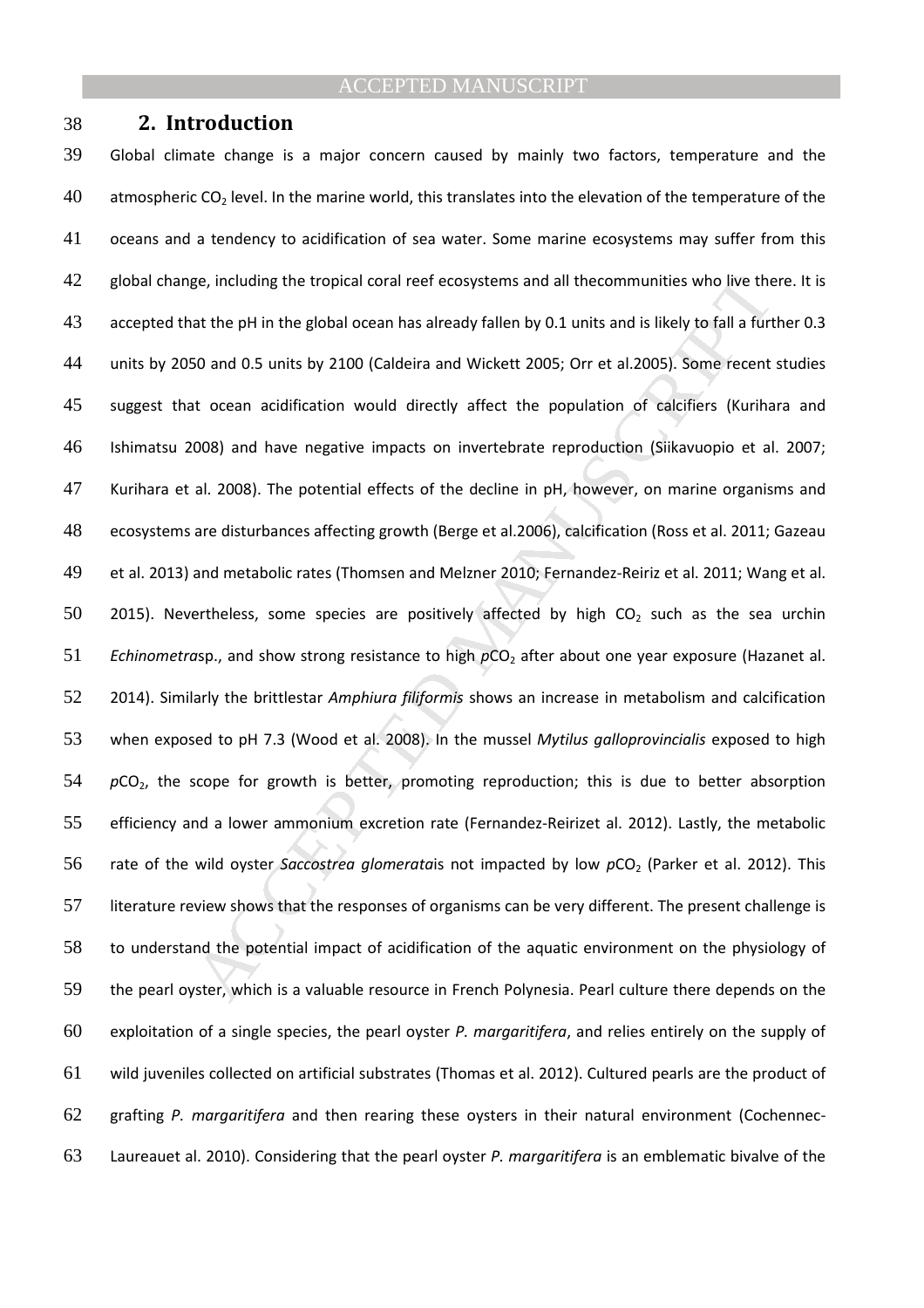being used as a marker (Yukihira et al. 1998) which is a saturating function of mic<br>on in *P. margaritifera* (Le Moullac et al. 2013). Assimilation efficiency (AE) can t<br>considering the residual organic matter content in t South Pacific atoll, especially French Polynesia, it is important to assess if climatic stressors impact its physiology, in terms of energy management and biomineralization process. Scope for growth (SFG) is a physiological index commonly used in the strategy of energy management (Bayne and Newell 1983). Acquisition of energy in bivalves is described by the ingestion rate (IR), the concentration of microalgae being used as a marker (Yukihira et al. 1998) which is a saturating function of microalgae concentration in *P. margaritifera* (Le Moullac et al. 2013). Assimilation efficiency (AE) can then be derived by considering the residual organic matter content in the animal's faeces and pseudofaeces. Assimilation of organic matter by a bivalve varies according to the quantity and quality of suspended particulate matter (Saraiva et al. 2011). Energy losses involve oxygen consumption and excretion (Pouvreau et al. 2000) and are mainly related to temperature and food level (Chavez-Villalbaet al. 2013). The scope for growth (SFG), resulting in energy gained or lost, is the difference between the energy acquired by feeding and that lost by respiration and excretion (Pouvreau et al. 2000). So, 76 knowing the impact of  $pCO<sub>2</sub>$  on energy management could help us to evaluate the threshold of risk for survival of the species.

The proper functioning of the process of biomineralisation is a challenge in terms of growing pearl oysters and pearl culture. Mantle edge cells are the headquarters of the molecular processes involved in the production of calcite and aragonite (Joubert et al. 2010; Kinoshita et al. 2011). The molecular 81 processes that control shell growth are subject to environmental conditions. Joubert et al. (2014) have shown that the deposition rate of nacre at the ventral edge of the shells of *P margaritifera* depends on environmental conditions and some genes are specifically regulated by the level of food whereas 84 others are controlled by the seawater temperature. Previous studies show that acidification could deregulate the expression of some genes associated with calcification (Liu et al. 2012). The question is how these molecular deregulations will impact on the biomineralisation of shell structures.

87 We studied the impact of acidification (pH 7.8 and 7.4) compared with an actual pH of 8.2 on the physiology of pearl oysters at a bioenergetic level by measuring metabolic flux, reproduction and shell biomineralisation at microscopic, microstructural and molecular levels. The effects of these changes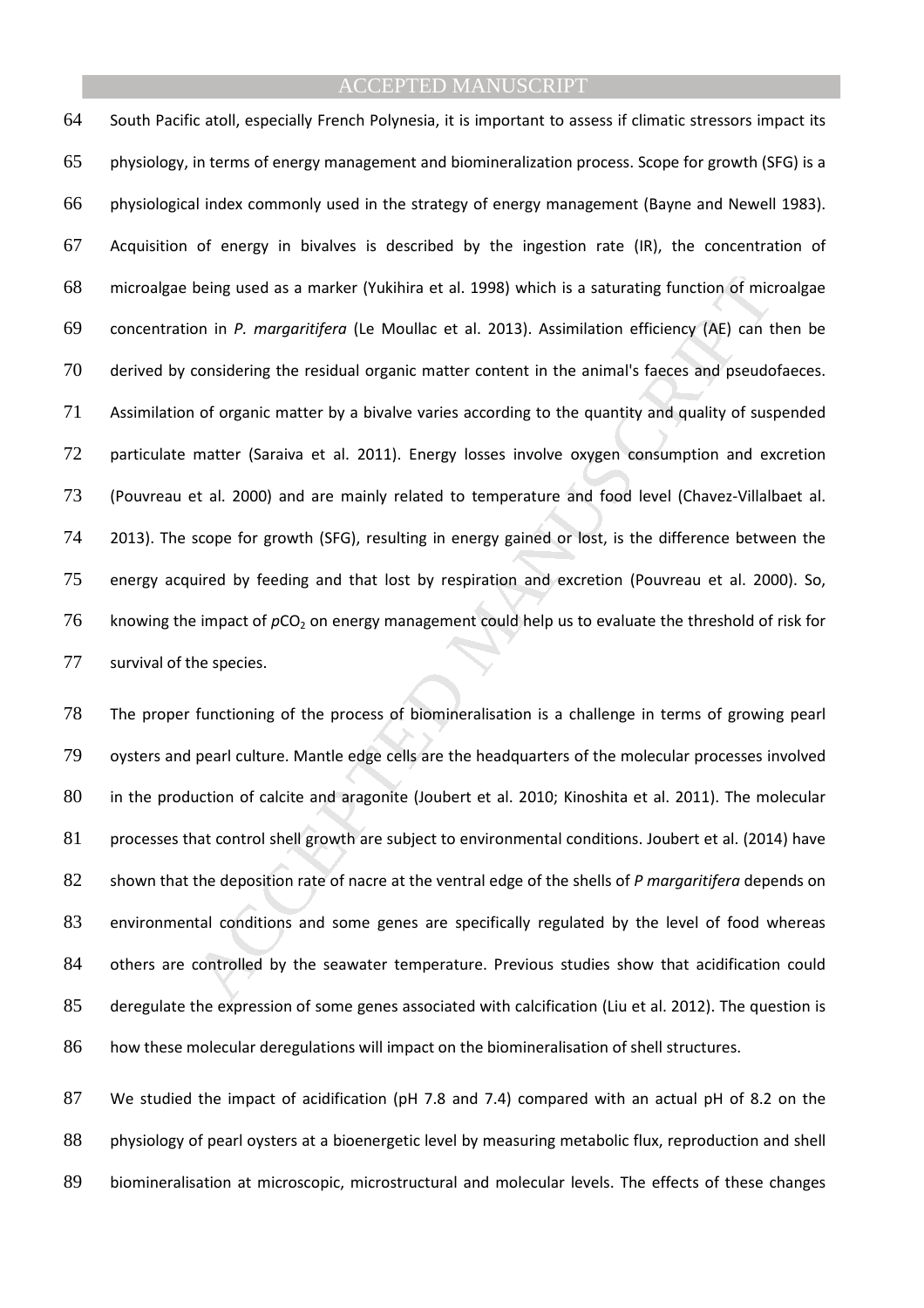will be studied across the organism (individuals, population) by means of an experimental approach designed to simulate environmental conditions.

#### **3. Material and methods**

#### **3.1 Ethical statement**

al statement<br>
18 statement<br>
18 station (No. 542) for pearl oysters' translocation from Takaroa atoll (14°26'5<br>
11"W, Tuamotu Archipelago, French Polynesia) to the lagoon of Vairao (lfremer<br>
110. 8120/MLD: 17"48'26.0" \$,149 94 The authorisation (No. 542) for pearl oysters' translocation from Takaroa atoll (14°26'59.12"S, 144°58'19.91''W, Tuamotu Archipelago, French Polynesia) to the lagoon of Vairao (Ifremer marine concession No. 8120/MLD: 17°48'26.0''S,149°18'14.4''W, Tahiti, French Polynesia) was issued by the Ministry of Marine Resources on 2 February 2012. After collection from Takaroa atoll, 400 pearl oysters of an average height of 80 mm were packed in isothermal boxes for shipment (by air). Upon their arrival at Vairao, pearl oysters were immersed for 30 min in a hyper-saline water bath (Salinity 120) following the prophylactic recommendations supplied with the transfer authorisation. Then, the pearl oysters were stored in the lagoon of Vairao for four months to enable complete physiological recovery and to avoid any bias caused by the shipment and/or the hyper-saline water treatment. This 103 study did not involve protected or endangered species.

#### **3.2 Experimental design**

Three different pH levels, 8.2, 7.8 and 7.4, were maintained for 100 days by means of the experimental system described below. This experiment was conducted twice, first from 24 May 2012 and then, after the interval of one year, from 17 June 2013, with different pearl oysters of the same set. The individuals used had an average height of 98.1±6.5 mm and 117±12.6 mm for the first and the second experiment, respectively. In total, and for each experiment, 60 oysters were randomly distributed in 110 the three tanks. In order to measure the impact of each treatment on the oysters' growth rate their shells were marked with calcein (Sigma Aldrich, France) one day before the beginning of each 112 experiment. The stain powder was dissolved over 12 h at 24 °C in filtered seawater (0.1  $\mu$ m) with a 113 magnetic stirrer. Pearl oyster shells were marked by immersion of the pearl oysters in 150 mg L<sup>-1</sup> calcein solution for 12 h, as described in Linard et al. (2011).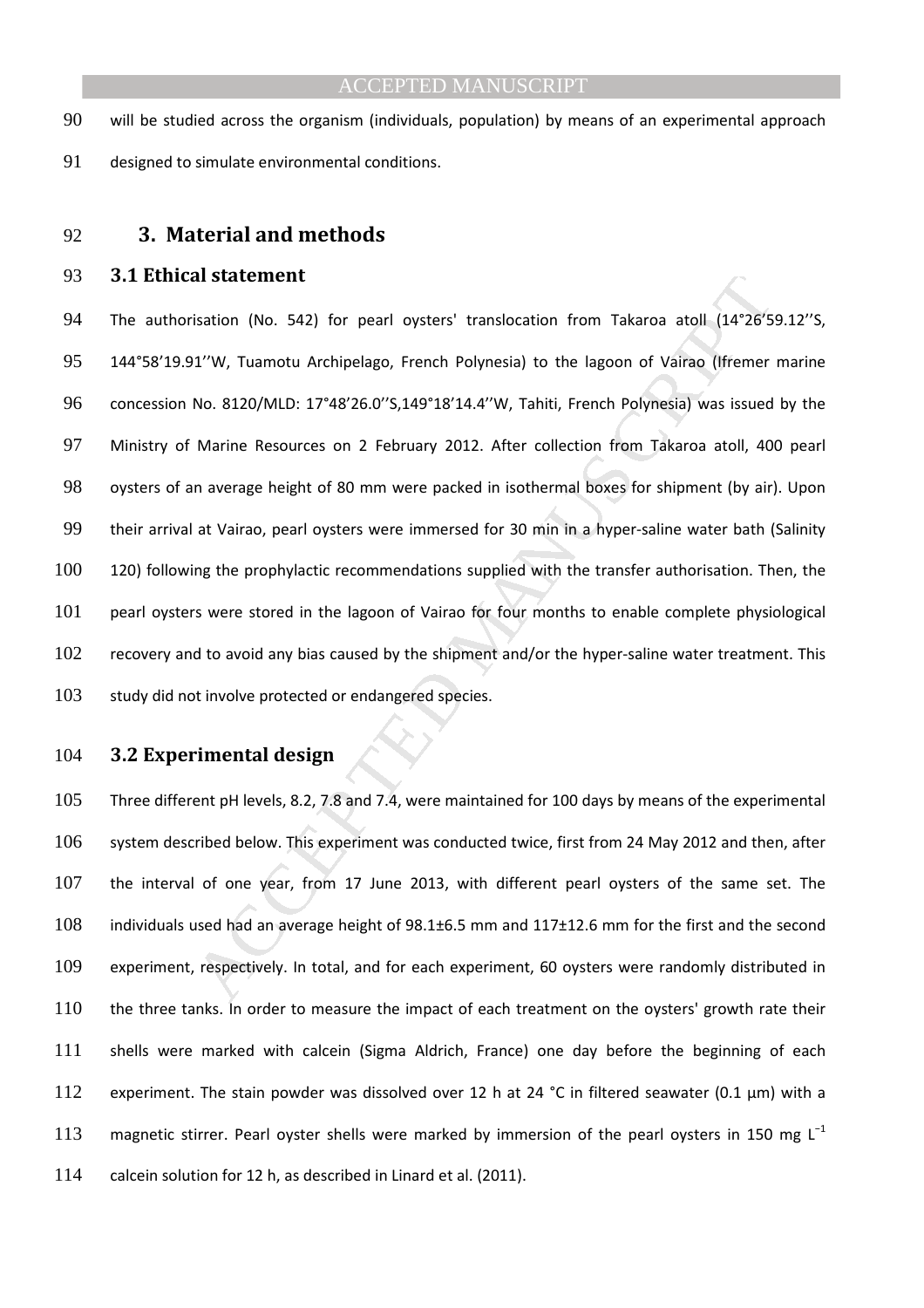#### 115 **3.3 Rearing system and pH control**

of 100 L h<sup>1</sup> in all the experiments. The pearl oysters were fed with microalgae *Isc*<br>
Iso) supplied continuously by means of Blackstone dosing pumps (Hanna). A comot 25000 cell mL<sup>-1</sup> was maintained throughout the experi 116 The rearing system was set up in an experimental bivalve hatchery operated by Ifremer in Vairao, 117 Tahiti, French Polynesia. The facility is supplied with filtered (25µm) seawater from the Vairao lagoon. 118 The pearl oysters were placed in 500-litre tanks with controlled flow-through. Seawater was renewed 119 at the rate of 100 L  $h^{-1}$  in all the experiments. The pearl oysters were fed with microalgae *Isochrysis* 120 *galbana* (T-Iso) supplied continuously by means of Blackstone dosing pumps (Hanna). A constant 121 concentration of 25000 cell mL $<sup>-1</sup>$  was maintained throughout the experiments. Temperature and algae</sup> 122 concentration were controlled continuously by a fluorescent probe (Seapoint Sensor Inc.) and a 123 temperature sensor (PT 100). The pH was manipulated in flow-through tanks by bubbling  $CO<sub>2</sub>$  until the 124 target pH was reached. This was operated by pH electrodes and temperature sensors connected to a 125 pH-stat system (Dennerle) that continuously monitored pH (calibrated to the NIST scale).

#### 126 **3.4 Carbonate chemistry**

127 Total alkalinity (TA) was measured weekly via titration with 0.01 N HCl containing 40.7 g NaCl L<sup>-1</sup> and 128 using a titrator (Schott Titroline Easy). Parameters of carbonate seawater chemistry were calculated 129 from pH, mean TA, temperature, and salinity with the free access  $CO<sub>2</sub>$  Systat package. Average  $pCO<sub>2</sub>$ 130 corresponding to pH 7.4, 7.8 and 8.2 was respectively of 3540, 1338 and 514µatm. Other parameters 131 of carbonate seawater chemistry are given in Table 1.

#### 132 **3.5 Bioenergetic measurements**

133 During the last 48 hours of each treatment, the pearl oysters were placed on biodeposit collectors to 134 quantify the assimilation of organic matter. Once the exposures were finished, four oysters from each treatment were transferred to the ecophysiological measurement system (EMS), where they were individually placed in a metabolic chamber to monitor clearance rate and oxygen consumption. The EMS consists of five open-flow chambers. For each treatment, each of the four oysters was placed, successively, in one of the chambers and the fifth chamber remained empty for use as a control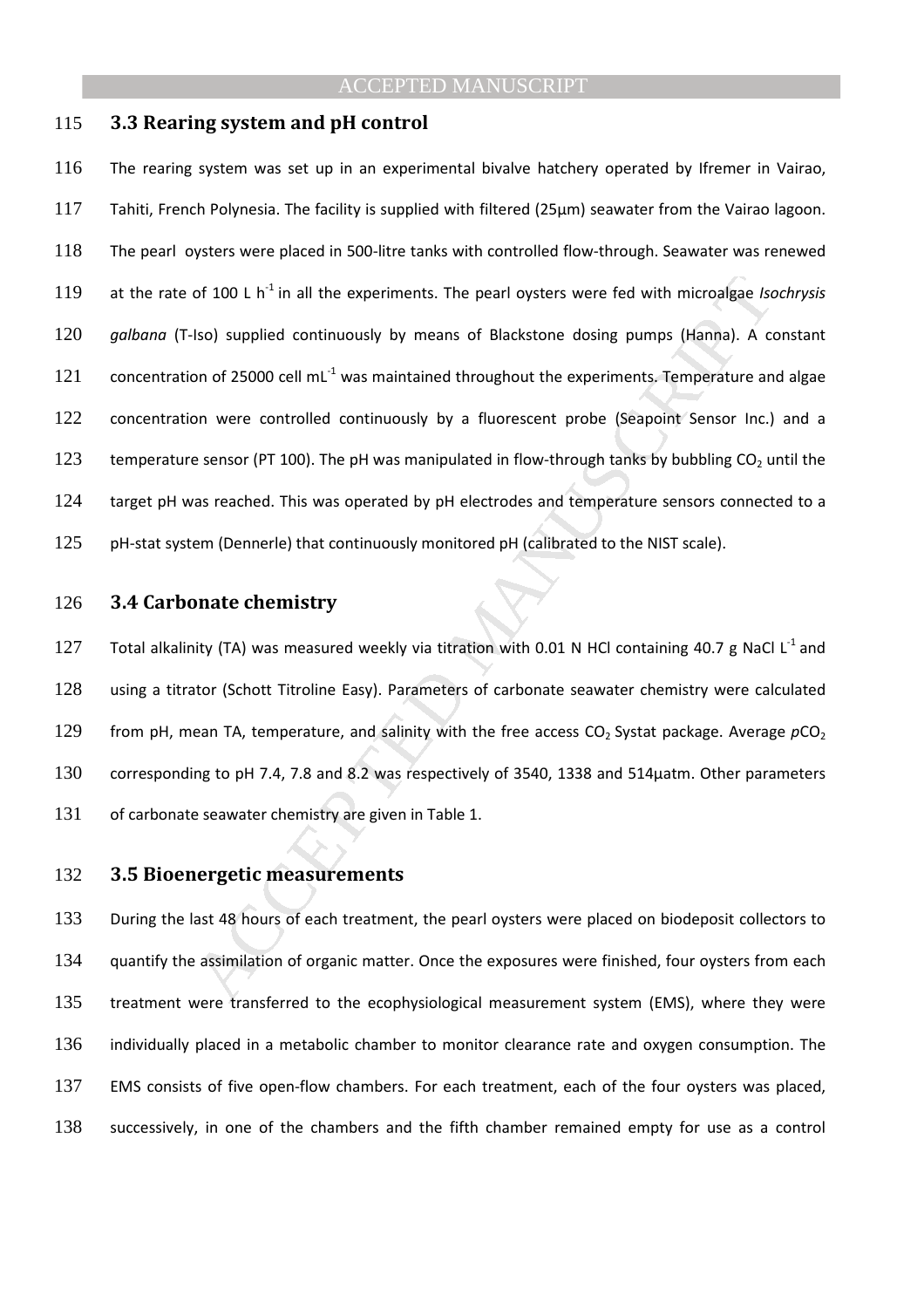139 (Chavez-Villalbaet al. 2013). The experimental conditions applied during the adaptation period were 140 replicated in the EMS during measurements.

141 Ingestion rate, an indicator of feeding activity, is defined as the quantity of microalgae cleared per unit 142 of time. Ingestion rate (IR) was estimated by means of fluorescence measurements and calculated as: 143 IR = V(C1 − C2), where C1 is the fluorescence level of the control chamber, C2 is the fluorescence of the 144 experimental chamber containing an oyster, and V is the constant water flow rate (10 L h<sup>-1</sup>). 145 Respiration rate (RR mg O<sub>2</sub> h<sup>-1</sup>) was calculated from differences in oxygen concentration between the

146 control and experimental chambers where by RR = V(O1 − O2), where O1 is the oxygen concentration 147 in the control chamber, O2 is the oxygen concentration in the experimental chamber, and V is the 148 water flow rate.

C2), where C1 is the fluorescence level of the control chamber, C2 is the fluorescence<br>al chamber containing an oyster, and V is the constant water flow rate (10 L h<sup>-1</sup>).<br>Tracted (RR mg O<sub>2</sub> h<sup>-1</sup>) was calculated from di To compare ingestion and respiration rates, it was necessary to correct for differences in specimen weight. Values of the ecophysiological activities were converted to a standard animal basis (1 g, dry 151 weight) by using the formula Ys = (Ws/We)b  $\times$  Ye, where Ys is the physiological activity of a standard oyster, Ws is the dry weight of a standard oyster (1 g), We is the dry weight of the specimen, Ye is the measured physiological activity, and b is the allometric coefficient of a given activity. The average b allometric coefficients were 0.66 for ingestion rate and 0.75 for oxygen consumption rate (Savina and Pouvreau 2004).

Assimilation efficiency (AE) of organic matter was assessed by analysing microalgae, faeces and pseudofaeces according to Conover's method (1966). The pearl oysters were laid out in a collector, in 158 which the deposits were collected on a 10-um sieve. Biodeposits were centrifuged for 15 min at 4500 t 159 min<sup>-1</sup>. The supernatant was removed and the pellet was washed twice with ammonium formate (37% 160 in distilled water). The pellet was then put in a pre-weighed aluminium cup to be dried at 60°C for 48 h before being burnt at 450°C for 4 h. Microalgae OM was obtained by the centrifugation of 5 L of the microalgae mixture and treatment of the pellet according to the same procedure as for the biodeposits. The absorption efficiency (AE) was then calculated according to the following equation: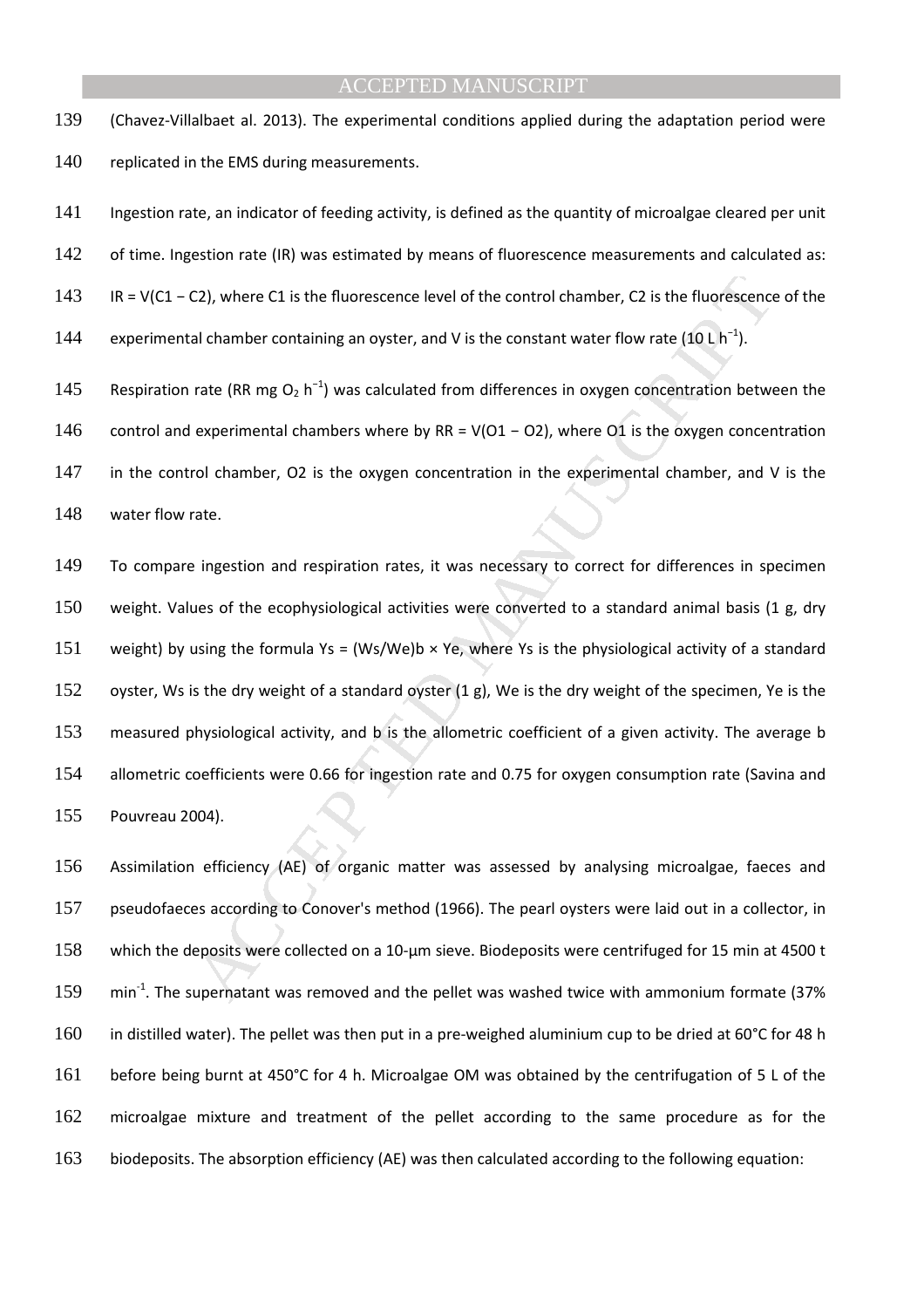$AE =$ %OMµalg − %OMbiodeposit 100 − %OMbiodepositx %OMµalg 

164 Ecophysiological data were converted into energetic values to define the scope for growth (SFG) for 165 each oyster: SFG = (IR × AE) – RR, where IR is the ingestion rate, AE is the assimilation efficiency, and 166 RR is oxygen consumption. We used 20.3 J for 1 mg of particulate organic matter (Bayne et al. 1987) 167 and 14.1 J for 1 mg  $O_2$  (Bayne and Newell 1983; Gnaiger 1983).

#### 168 **3.6 Gonad histological analysis**

169 Gonad development stages were determined by histological methods and samples were classified 170 according to the different categories of gonadic tissues previously described in Teaniniuraitemoana et 171 al. (2014). In order to simplify analysis, certain stages were grouped according to the dynamic of 172 gametogenesis. Gonads in early, intermediate and mature stages were grouped in one group, and 173 gonads in regression and undetermined constituted the two other groups.

#### 174 **3.7 Shell growth rate and nacremicrostructure**

n consumption. We used 20.3 J for 1 mg of particulate organic matter (Bayne et al<br>or 1 mg O<sub>2</sub> (Bayne and Newell 1983; Gnaiger 1983).<br>**d histological analysis**<br>elopment stages were determined by histological methods and sa To investigate shell growth, the shells were sawn with a 'Swap Top' Trim Saw machine (Inland, Middlesex, UK), which included a diamond Trim Saw Blade (Thin Cut) IC-40961. Shell edges were then 177 polished for 5 sec with various grades of water sandpaper sheets. The shell sections were then examined under a Leitz Dialux 22 compound fluorescence microscope equipped with a I3-filter block and an optical micrometer. Shell growth was measured by evaluating the thickness of deposits at the ventral side of the shell and the calcein marks with an optical micrometer (Linard et al. 2011). Shell deposit rate (SDR) was calculated by dividing the thickness of deposits by the time which had elapsed 182 since the marking. SDR was expressed in  $\mu$ m.d<sup>-1</sup> (Linard et al. 2011; Joubert et al. 2014).

Electron Microscopy was performed on the electron microscopy platform (Université de la Polynésie Française). The structure of the shell deposit was observed by scanning electron microscopy (SEM) with a Hitachi Analytical Table Top SEM TM3030. The aragonitic tablets and the growing edge of nacre lining the shells were examined. Before observation, the sawn shells were treated by formic acid (1%),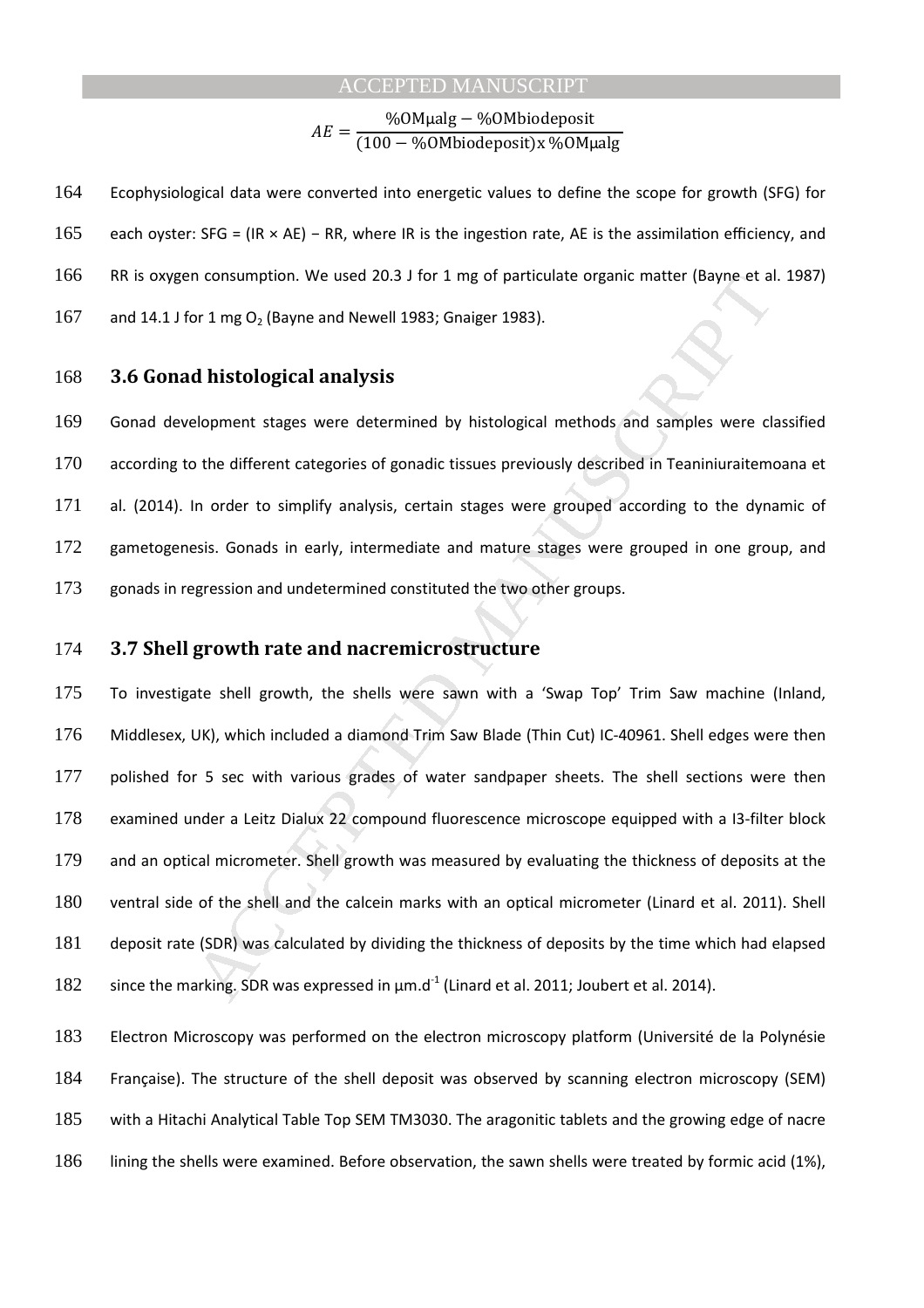187 sonicated and dried. Observations relied on pictures, taken at the internal side of the shell 188 (magnification 9000, accelerating voltage 15 KV). The thickness of aragonitic tablets was measured 189 with post-acquisition image tools.

#### 190 **3.8 Gene expression in mantle**

of the 100 days exposure at different  $pCO_2$ , mantle samples from each pearl oystern and grouped randomly in fours, thus constituting five pools to limit the variative responses for gene expression. Total RNA was extracte 191 At the end of the 100 days exposure at different  $pCO<sub>2</sub>$ , mantle samples from each pearl oyster were 192 withdrawn and grouped randomly in fours, thus constituting five pools to limit the variability of 193 individual responses for gene expression. Total RNA was extracted from each sample 194 withTRIZOL®Reagent (Life Technologies) according to the manufacturer's recommendations. RNA was 195 quantified with a NanoDrop®ND-1000 spectrophotometer (NanoDrop®Technologies Inc.); 3000 ng of 196 total RNA were treated for each sample with DNAse (Ambion) to degrade any potentially 197 contaminating DNA in the samples. First-strand cDNA was synthesised from 500 ng of total RNA with 198 the Transcriptor First Strand cDNA Synthesis Kit (Roche), using 2 µL of anchored-oligo(dT) and 1 µL of 199 random hexamer primers.The expression levels of nine genes were analysed by quantitative RT-PCR 200 analysis with a set of forward and reverse primers (table 2). Three genes, commonly used as reference 201 genes for comparisons of gene expression data, were chosen because of their ubiquitous and 202 constitutive expression pattern: 18S rRNA gene (Larsen et al. 2005), GAPDH (Dheilly et al. 2011) and 203 SAGE. Quantitative-RT-PCR amplifications were carried out on a Stratagene MX3000P (Agilent 204 Technologies), using 12.5 µL of Brilliant II SYBR® Green QPCR Master Mix (Stratagene) with 400 nM of 205 each primer and 10 µL of 1:100 cDNA template. The following amplification protocol was used: initial 206 denaturation at 95°C for 10 min followed by 40 cycles of denaturation at 95°C for 30 s, primer 207 annealing at 60°C for 30 s and extension at 72°C for 1 min. Lastly, to verify the specificity of the 208 product, a melting curve analysis was performed from 55 to 95 °C increasing by 0.5 °C. All q-RT-PCR 209 reactionswere duplicated. The comparative Ct (threshold cycle) method was used to analyse the 210 expression levels of the candidate genes. The relative expression ratio of each analysed cDNA was 211 based on the delta-delta method normalised with three reference genes for comparing the relative 212 expression results, which is defined as: ratio =  $2^{-(\Delta Ct \text{ sample-}\Delta Ct \text{ calibrator})} = 2^{-\Delta\Delta Ct}$  (Livak and Schmittgen 2001).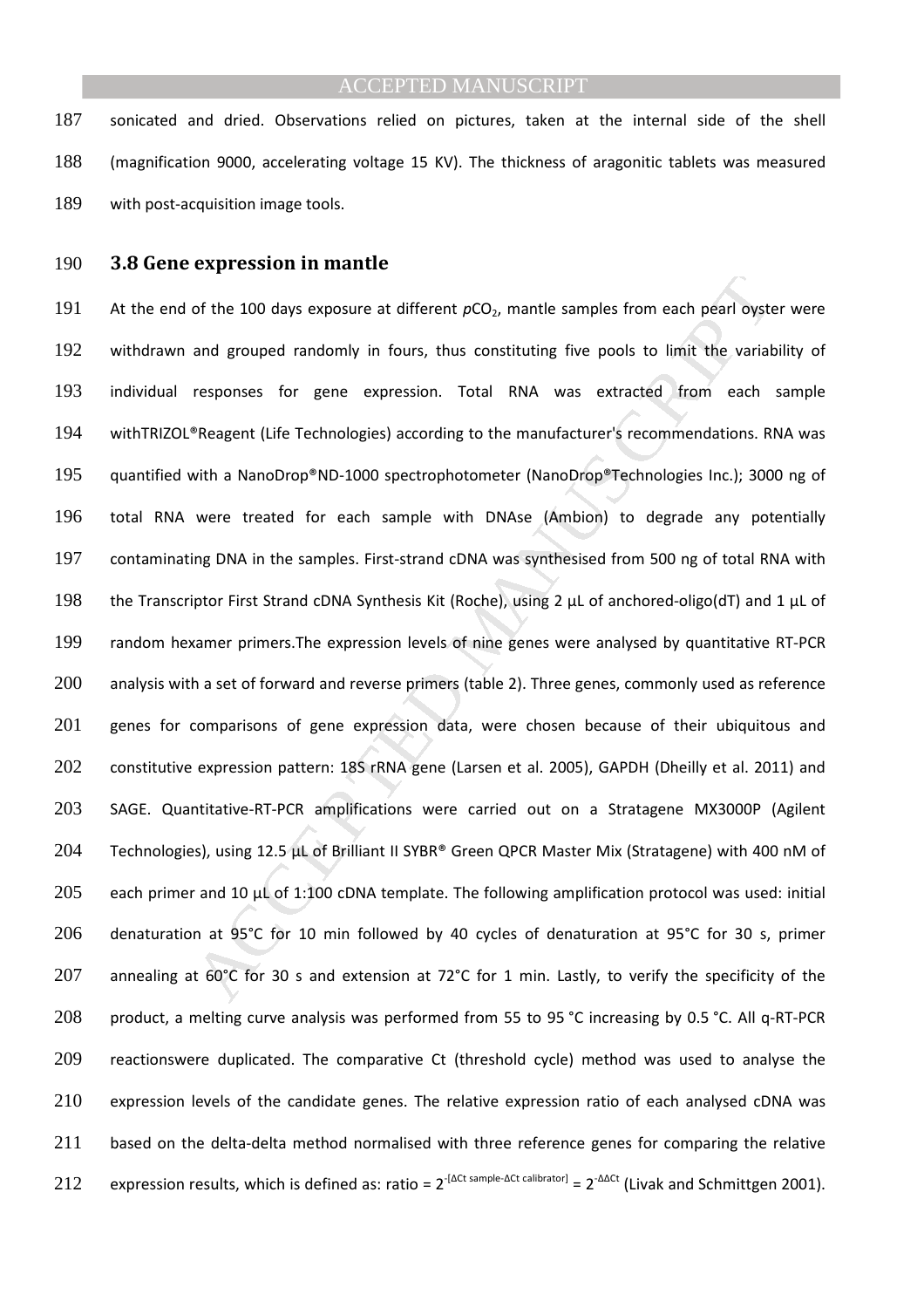213 Here the ΔCt calibrator represented the mean of the ΔCt values obtained for all tested genes in all 214 conditions.

#### 215 **3.9 Statistical analysis**

Example and SFG data were subjected to the Goalington rate of the Simple and test, respectively. Respiration rate data followed the conditions of applicatests, but Ingestion rate and SFG data were subjected to the Box Cox 216 Normality of data distribution and homogeneity of variance were tested with the Shapiro-Wilk test and 217 the Bartlett test, respectively. Respiration rate data followed the conditions of application of 218 parametric tests, but Ingestion rate and SFG data were subjected to the Box Cox transformation to 219 satisfy these conditions. AE was analysed by using arcsine square root AE/100 values. Comparison of 220 energy values and SDR after 100 days of exposure to different  $pCO<sub>2</sub>$  levels was done by using a two-221 way ANOVA where factors were the experimental series (one-year interval between the two 222 experiments) and the  $pCO<sub>2</sub>$  level. Post hoc comparison was done with the unilateral test of Dunnet 223 using the lowest *p*CO<sub>2</sub> levels as a control for comparison with the highest one. α was set at 0.05 for all 224 analyses. Impact of  $pCO<sub>2</sub>$  levels on gametogenesis was analysed with the Chi-square test. The 225 expression values of the nine candidate genes met the condition for parametric ANOVA after 226 normalization with the BoxCox transformation. Post hoc comparison was done with the unilateral test 227 of Dunnet using the lowest *p*CO<sub>2</sub> levels as a control for comparison with the highest one.α was set at 228 0.05 for all analyses.

#### 229 **4. Results**

#### 230 **4.1 Bioenergetics**

231 The 100-day exposure to various  $pCO<sub>2</sub>$  levels did not induce modifications of the bioenergetics 232 descriptors. The assimilation efficiency (AE; F=0.134, *p*=0.87), ingestion rate (IR; F=0.22, *p*=0.8), 233 respiration rate (RR; F=1.35, *p*=0.26) and SFG (F= 0.02, p=0.98) were not significantly changed by any 234 of the treatments in either of the two experiments (Figure 1a, 1b, 1c). However, the comparison 235 between the two experiments highlights that all bioenergetics descriptors increased significantly with 236 oyster size; AE (F= 59.86, *p*<0.0001), IR (F= 7.14, *p*= 0.01), RR (F= 7.56, *p*=0.01) and SFG (F=12.82, 237 *p*=0.001).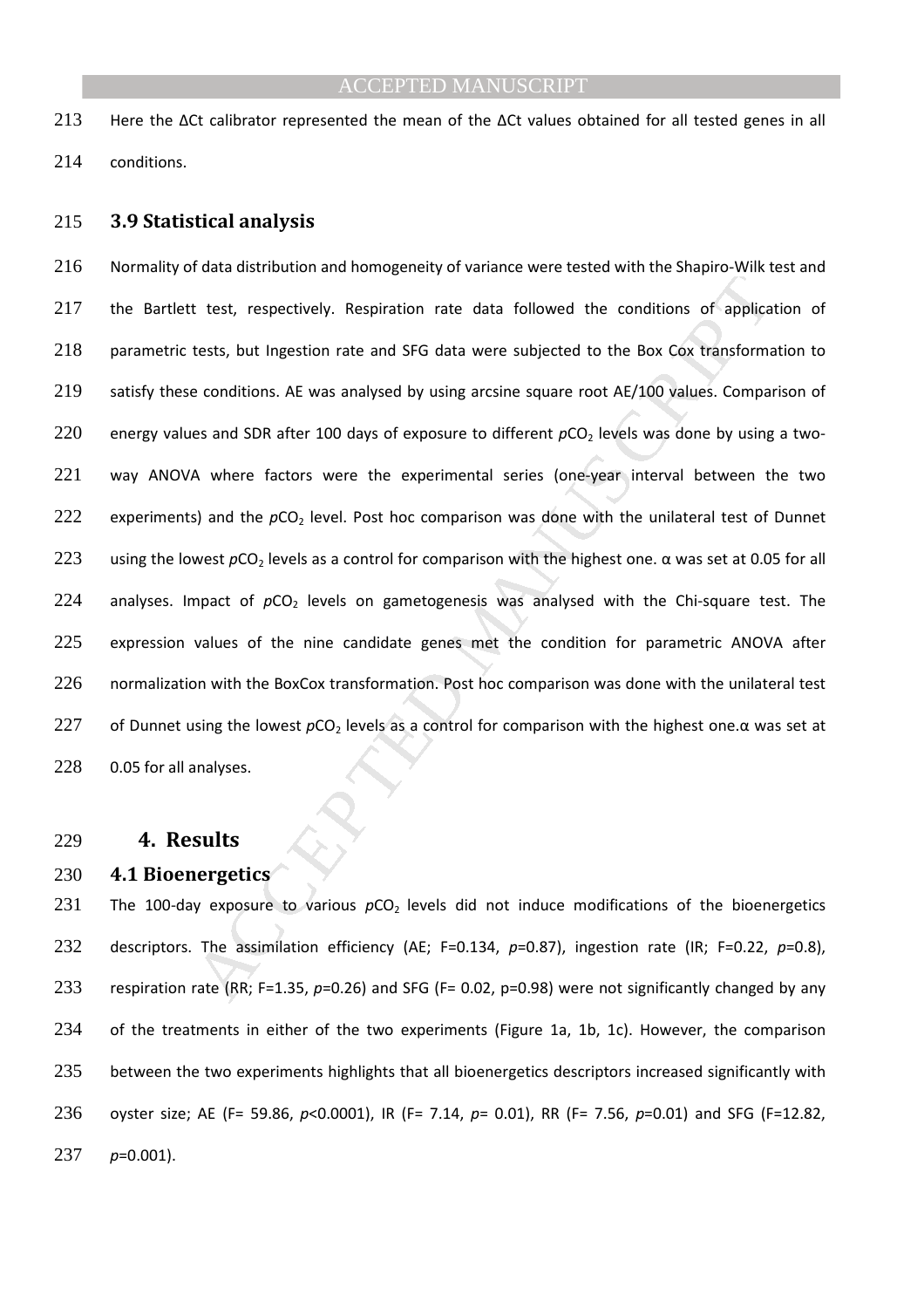#### 238 **4.2 Reproduction**

239 It was necessary to do groupings since the sample sizes for certain classes was insufficient to meet the 240 conditions for the application of the Chi-square test. Therefore, the impact of  $pCO<sub>2</sub>$  level on 241 gametogenesis was analysed for three gonadic stages and the two experimental series were grouped 242 (Figure 2). With this data set, the Chi-square test did not show any significant effect of the  $pCO<sub>2</sub>$  level 243 on the gametogenic process (chi2 =  $4.81, p=0.31$ ).

#### 244 **4.3 Shell integrity, growth and microstructural organisation**

245 The external side of the shells whitened during the 100 days of exposure to acidification. Figure 3 246 shows the three lots of pearl oysters grouped by level of  $pCO<sub>2</sub>$  exposure. We observed a gradient in the 247 bleaching of the outer surface of the shell depending on the level of exposure to  $pCO<sub>2</sub>$ . The shells of 248 pearl oysters exposed to  $pCO<sub>2</sub>$  of 3540 atm had blanched considerably, and those exposed to 249 *p*CO<sub>2</sub>1338 atm were an intermediate shade (*pCO*<sub>2</sub> 514 uatm).

With this data set, the Chi-square test did not show any significant effect of the  $\rho$ Cd<br>etogenic process (chi2 = 4.81,  $\rho$ =0.31).<br> **integrity, growth and microstructural organisation**<br>
Il side of the shells whitened du 250 Shell deposition rate (SDR) measurement was done with calcein marking in order to analyse the effect 251 of environmental pCO<sub>2</sub>level on shell growth after one year of experimentation. Two-way ANOVA 252 showed a significant effect of  $pCO<sub>2</sub>$  level on SDR (F = 3.208, p=0.045) but also an age effect (F = 61.11, 253 p<0.0001). The unilateral test of Dunnett highlighted that the SDR decreased significantly between the 254 control treatment and pH 7.4 (Figure 4a). At microstructural scale, MEB observation and measurement 255 showed that the thickness of aragonite tablets did not change with  $pCO<sub>2</sub>$  level. The mean value of 256 aragonite thickness tablets remained an average size of 0.4 nm (Figure 4b).

257 Observation of the growing edge of nacre lining the shells showed that shells exposed to acidified 258 conditions ( $pCO<sub>2</sub>$  of 1338 and 3540  $\mu$ atm) showed signs of malformation and/or dissolution compared 259 with controls. This study found notable differences in the appearance of the growing edge of the 260 nacreous layer of *P. margaritifera* kept at high  $pCO<sub>2</sub>$ . Oysters from the control ( $pCO<sub>2</sub> 514$  µatm) had 261 nacre that showed a distinct boundary between the fully formed and developing nacre tablets (Figure 262 5a), the organic matrix was intact (Figure 5b) and growth of nacre also showed a clear wave-like 263 pattern and nacre tablets forming within an extensive organic matrix (Figure 5c). Inspection of nacre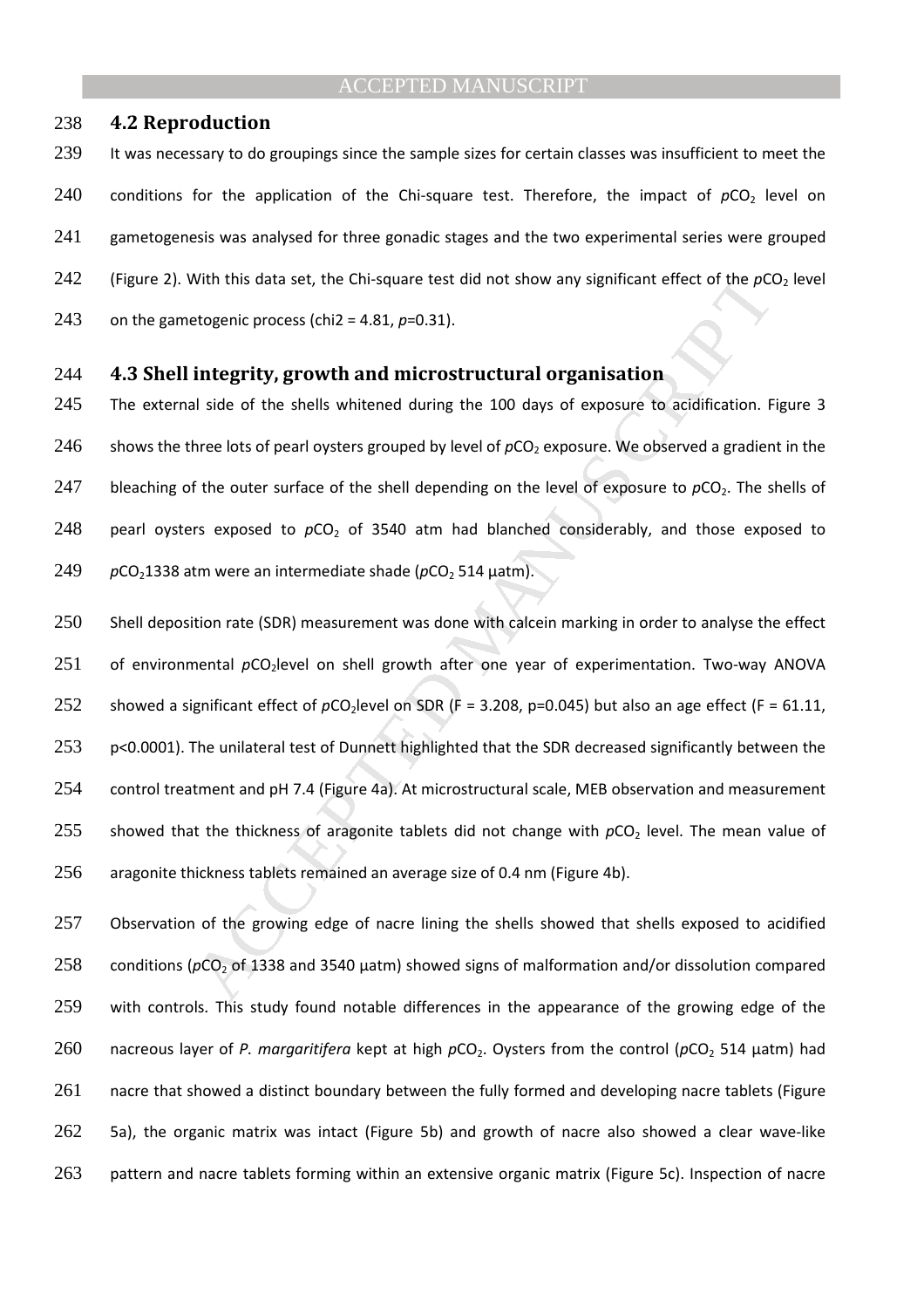264 from oysters held at  $pCO<sub>2</sub>$  of 1338 µatm still showed a distinct boundary between calcite and aragonite 265 (Figure 5d), although the organic matrix disappeared in places (Figure 5e) and the wave-like pattern 266 became anarchic (Figure 5f). AtpCO<sub>2</sub> of 3540 µatm the boundary was visible (Figure 5g), but the 267 organic matrix disappeared completely (Figure 5h), the aragonite tablets also disappeared leaving 268 space for a kind of nacre where the shelves were merged (Figure 5i).

#### 269 **4.4 Mantle gene expression**

270 Among the nine candidate genes tested, the expression of eight of them was not modulated by the 271 experimental treatments. The one affected was the *Pmarg*-PUSP6 gene. Its expression significantly 272 decreased at the highest pCO<sub>2</sub> level compared with the lowest (Table 5, Figure 6).

273 **5. Discussion** 

283

kind of nacre where the shelves were merged (Figure 5i).<br> **le gene expression**<br>
inie candidate genes tested, the expression of eight of them was not modulated<br>
al treatments. The one affected was the *Pmarg-PUSP6* gene. I 274 Bivalve growth is known to be strongly influenced by environmental conditions such as food supply 275 and water temperature. The aim of this study was simultaneously to evaluate *P. margaritifera*  276 bioenergetics and biomineralisation ability depending on  $pCO<sub>2</sub>$  level. We acclimatised pearl oysters for 277 100 days at three levels of  $pCO<sub>2</sub>$  in two identical experiments with a one-year interval between them. 278 We determined that acidification does not impact on the pearl oyster at the energy management level; 279 hence gametogenesis is not affected. Our observations showed that this shell growth slowdown could 280 result from active chemical dissolution of shell and/or from a deregulation of some genes since we 281 found that the functioning of one of them altered amongst the tested nine.

# 282 **5.1** *p***CO2 did not influence energy management and reproduction**

284 The other main result of this study was that high  $pCO<sub>2</sub>$  did not change bioenergetics in *P margaritifera* exposed for 100 days. This has already been found for the mussel *Mytilus galloprovincialis*, for which the acidified seawater did not change clearance, ingestion and respiration rates. However, SFG increases significantly under more efficient assimilation of organic matter (Fernandez-Reiriz et al. 288 2012). The same group (Fernandez-Reiriz et al. 2011) revealed a consistent effect of high  $pCO<sub>2</sub>$  as shown by the reduction of ingestion rate by 60% in the clam *Ruditapes decussatus* and slow growth as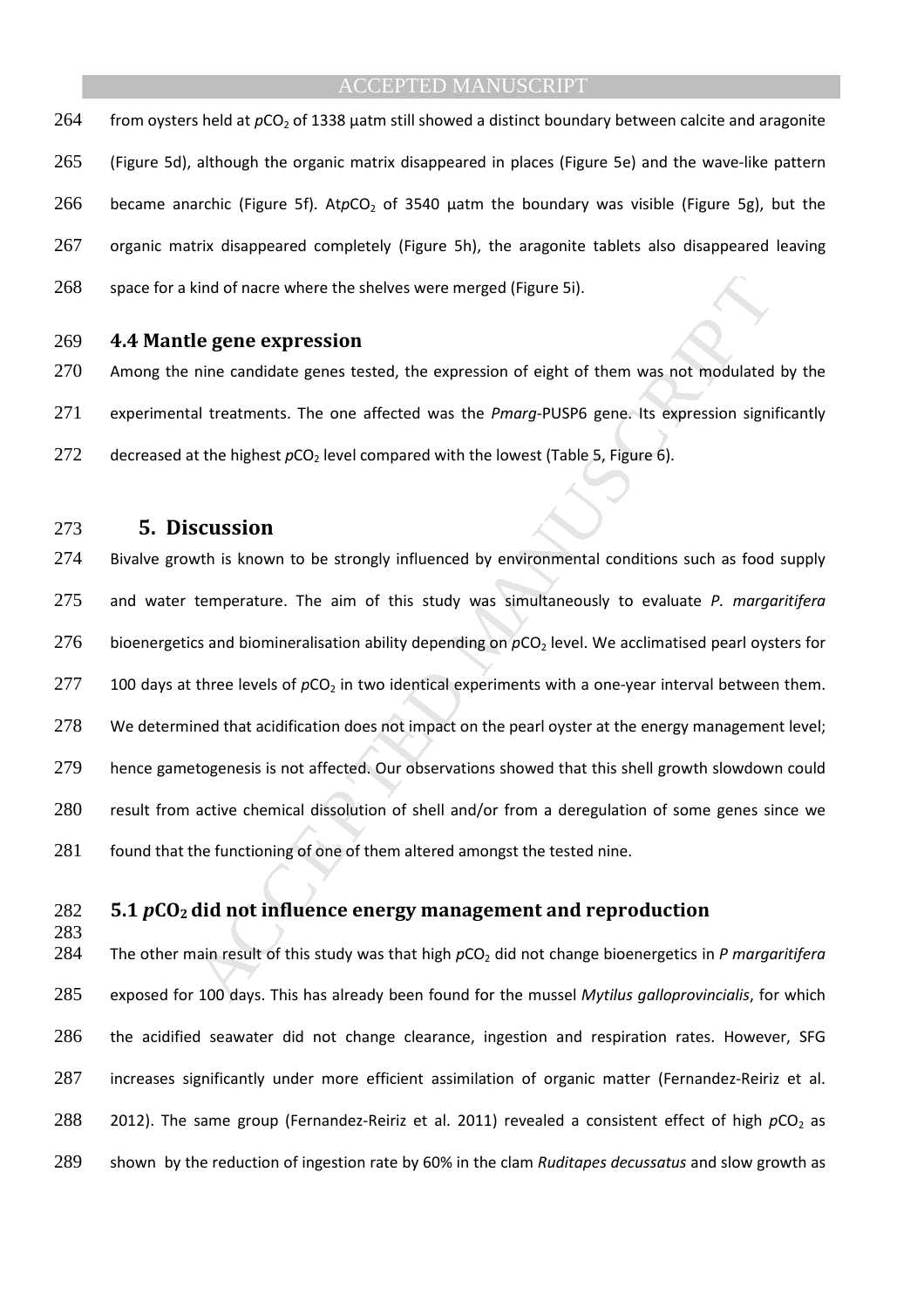or term with an impact on growth. For *P. margaritifera*, in the short and medium te<br>wed no impact on energy management and gametogenesis. Histological observat<br>that the cellular process is not affected by  $pCO_2$ . Often, a result of acidification. Other studies have shown no effect of low pH on SFG in the mussel *Mytilus coruscus* exposed for 14 days (Wang et al. 2015). Similarly, in the gastropod *Nassarius conoidalis*, 31- 292 day exposure to acidification has no effect on the energetics of the species (Zhang et al. 2015). These results show that bivalves can adapt immediately without suffering any impact on their physiology or in the longer term with an impact on growth. For *P. margaritifera*, in the short and medium term, our results showed no impact on energy management and gametogenesis. Histological observations of 296 have shown that the cellular process is not affected by  $pCO<sub>2</sub>$ . Often, when stress or a nutritional 297 problem occurs, the germinal process will stop at the level of differentiation of germinal stem cells (Bishop and Watt 1994; Le Moullac et al. 2013). Gametogenesis of pearl oysters subject to acidification of their environment is not changed.

300 This suggests that *P margaritifera* appears to be resistant at short term to  $pCO_2$  increase at energy management level implying hence reproduction.

#### **5.2** *p***CO2 influences shell integrity, growth rate and molecular process**

303<br>304 A high *p*CO2 level acted on *P margaritifera*'s shell and biomineralisation process. First, the external side 305 of the shell was highly blanched at  $pCO<sub>2</sub>$  of 3540 µatm. Bleaching of the external side of the shell is the consequence of periostracum dissolution, and hence could render pearl oysters more sensitive to shell parasites. Parasitism of the shell of *P margaritifera* results in biodegradation by shell-boring organisms, especially sponges, and the shells become brittle (Mao Che et al. 1996).

309 At high *p*CO<sub>2</sub> of 3540 µatm, the shell deposit rate was reduced and the inside of the shell showed signs of active chemical dissolution. Aragonite and calcite were unstructured, appearing as fade. This 311 appearance coincided with the total absence of the organic matrix. At  $pCO<sub>2</sub>$  of 1338 µatm, part of the organic matrix remained intact while in other part, the organic matrix was lacking. Therefore, the structural integrity of the shells of *P margaritifera* seems compromised as has already been shown in tropical as well as in arctic bivalves (McClintock et al. 2009; Welladsen et al. 2010).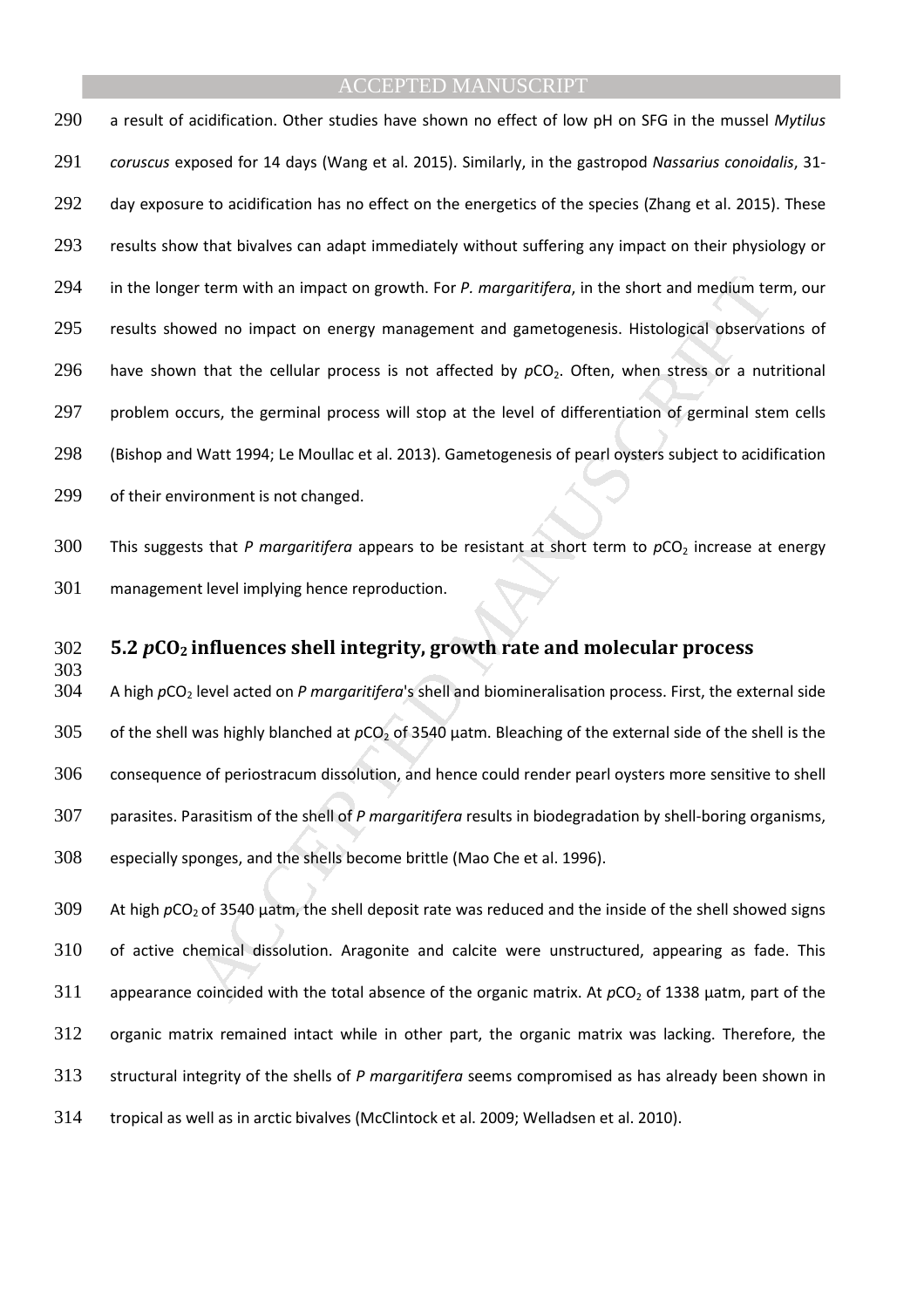ie aspein and nacrein expression decreased by 30 and 60% at pH 8.1 and 7.7 respeterm exposure (Liu et al. 2012), whereas expression of these genes (*Pmorg*-Aspetein A1) in *P morgaritifera* did not change in the present st 315 In parallel, high *pCO<sub>2</sub>of* 3540 µatm reduced the expression level of certain genes implied in biomineralisation. One gene (*Pmarg*-PUSP6) coding for a matrix protein among the nine tested 317 showed down-regulation with high  $pCO<sub>2</sub>$ . The expression of the *Pmarg*-PUSP6 gene decreased about 318 five fold under the effect of the higher  $pCO_2$  compared with controls. *P fucata* seems more sensitive to low pH, since aspein and nacrein expression decreased by 30 and 60% at pH 8.1 and 7.7 respectively after short-term exposure (Liu et al. 2012), whereas expression of these genes (*Pmarg*-Aspein and *Pmarg*-Nacrein A1) in *P margaritifera* did not change in the present study; that could be an adaptive response after an eventual acute response. Little is known of *Pmarg*-PUSP6 activity; this gene is expressed in the mantle edge and in the mantle pallium is involved in the production of calcite (Marie et al. 2012). This study details the role of *Pmarg*-PUSP6 as a direct link can be made with shell growth, 325 whose expression is regulated by  $pCO<sub>2</sub>$ .

#### **6. Conclusions**

However, is this a purely chemical reaction or a coping strategy that favours the vital processes? In our 328 study, energy management was not changed under  $pCO<sub>2</sub>$  treatment, and reproduction was apparently maintained, although biomineralisation and the integrity of the shells were affected, giving weight to 330 the hypothesis of Melzner et al. (2011) who observed in the mussel *Mytilus edulis* that  $pCO<sub>2</sub>$  decreased shell length growth, suggested that energy is allocated to more vital processes (somatic mass maintenance) instead of shell conservation.

It would be useful to determine the impact of acidification on ability of gametes for fertilisation and finally on the development of larvae. The shells of larvae, primarily formed of aragonite, could be weakened by low pH, which may alter development until fixation, which is crucial for the bivalves. Changes in *Pmarg*-PUSP6 expression suggest that other genes are deregulated; only a differential transcriptomic approach could analyse more accurately the effect and consequence of acidification.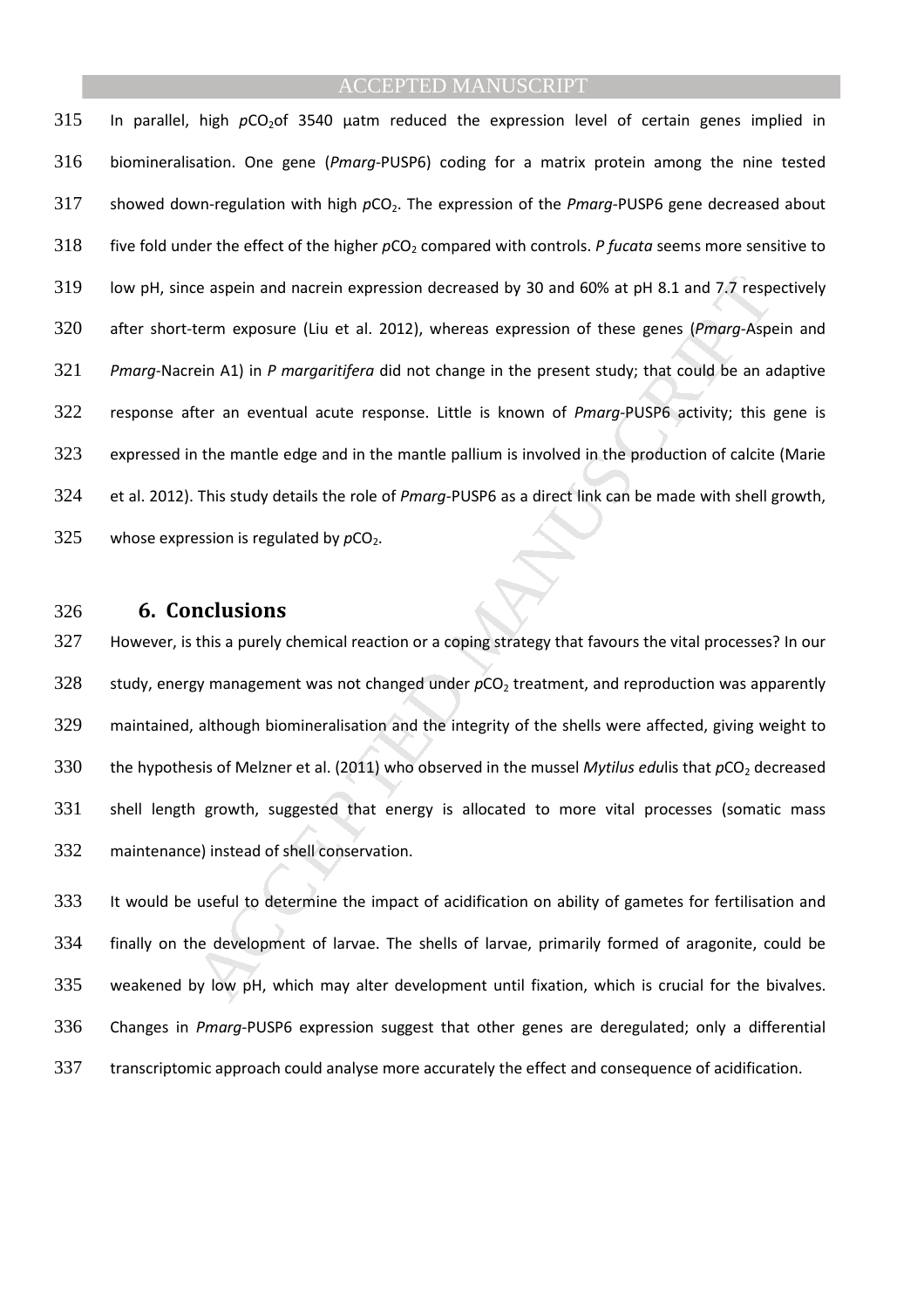# **7. Acknowledgment**

- This study is a part of the research project ''Management and adaptation of pearl culture in French
- Polynesia in the context of global change: an environmental, economic and social approach''
- (POLYPERL) funded by the French National Research Agency within the framework of theprogram
- AGROBIOSHERE (ANR-11-AGRO-006). The authors greatly acknowledge the electron microscopy
- platform of the University of French Polynesia and its personnel. The authors wish to thank the staff of
- the laboratory of studies and environmental monitoring (LESE) for his help in the realization of
- chemical measurements of sea water.
- 346 References
- Bayne, B.L., Hawkins, A.J.S., Navarro, E., 1987. Feeding and digestion by the mussel *Mytilus edulis* L. (Bivalvia: Mollusca) in mixtures of silt and algal cells at low concentrations. Journal of Experimental Marine Biology and Ecology 111, 1-22.
- Bayne, B.L., Newell, R.C., 1983. Physiological energetics of marine molluscs. In: Saleuddin, A.S.M., Wilbur, K.M. (Eds.), The Mollusca, Vol 4. Academic Press, New York, NY, pp. 407–515.
- Berge, J.A., Bjerkeng, B., Pettersen, O., Schaanning, T., Oxnevad, S., 2006. Effects of increased seawater concentration of CO2 on growth of the bivalve *Mytilus edulis* L. Chemosphere 62, 681-687.
- Bishop, C.D., Watt, S.A., 1994. Two-stage recovery of gametogenic activity following starvation in *Lytechinusvariegatus* Lamarck (Echinodermata: Echinoidea). Journal of Experimental Marine Biology and Ecology 177, 27-36.
- Caldeira, K., Wickett, M.E., 2005. Ocean model predictions of chemistry changes from carbon dioxide emissions to the atmosphere and ocean. Journal of Geophysical Research 110, C09S04, doi:10.1029/2004JC002671.
- IERE (ANR-11-AGRO-006). The authors greatly acknowledge the electron micrite<br>
the University of French Polynesia and its personnel. The authors wish to thank the<br>
ory of studies and environmental monitoring (LESE) for his Chavez-Villalba, J., Soyez, C., Aurentz, H., Le Moullac, G., 2013. Physiological responses of female and male black-lip pearl oysters (*Pinctadamargaritifera*) to different temperatures and concentrations of food. Aquatic Living Resources 26, 263–271. Publisher's official version : http://dx.doi.org/10.1051/alr/2013059 , Open Access version : http://archimer.ifremer.fr/doc/00157/26855/.
- Cochennec-Laureau, N., Montagnani, C., Saulnier, D., Fougerouse, A., Levy, P., Lo, C., 2010. A histological examination of grafting success in pearl oyster *Pinctadamargaritifera* in French Polynesia. Aquatic Living Resources 23, 131-140. Publisher's official version: http://dx.doi.org/10.1051/alr/2010006.
- Conover, R., 1966. Assimilation of organic matter by zooplankton. Limnology and Oceanography 11:338-345.
- Dheilly, N., Lelong, C., Huvet, A., Favrel, P., 2011. Development of a Pacific oyster (*Crassostrea gigas*)
- 31,918-feature microarray: identification of reference genes and tissue-enriched expression patterns. BMC Genomics 2011, 12:468 doi:10.1186/1471-2164-12-468.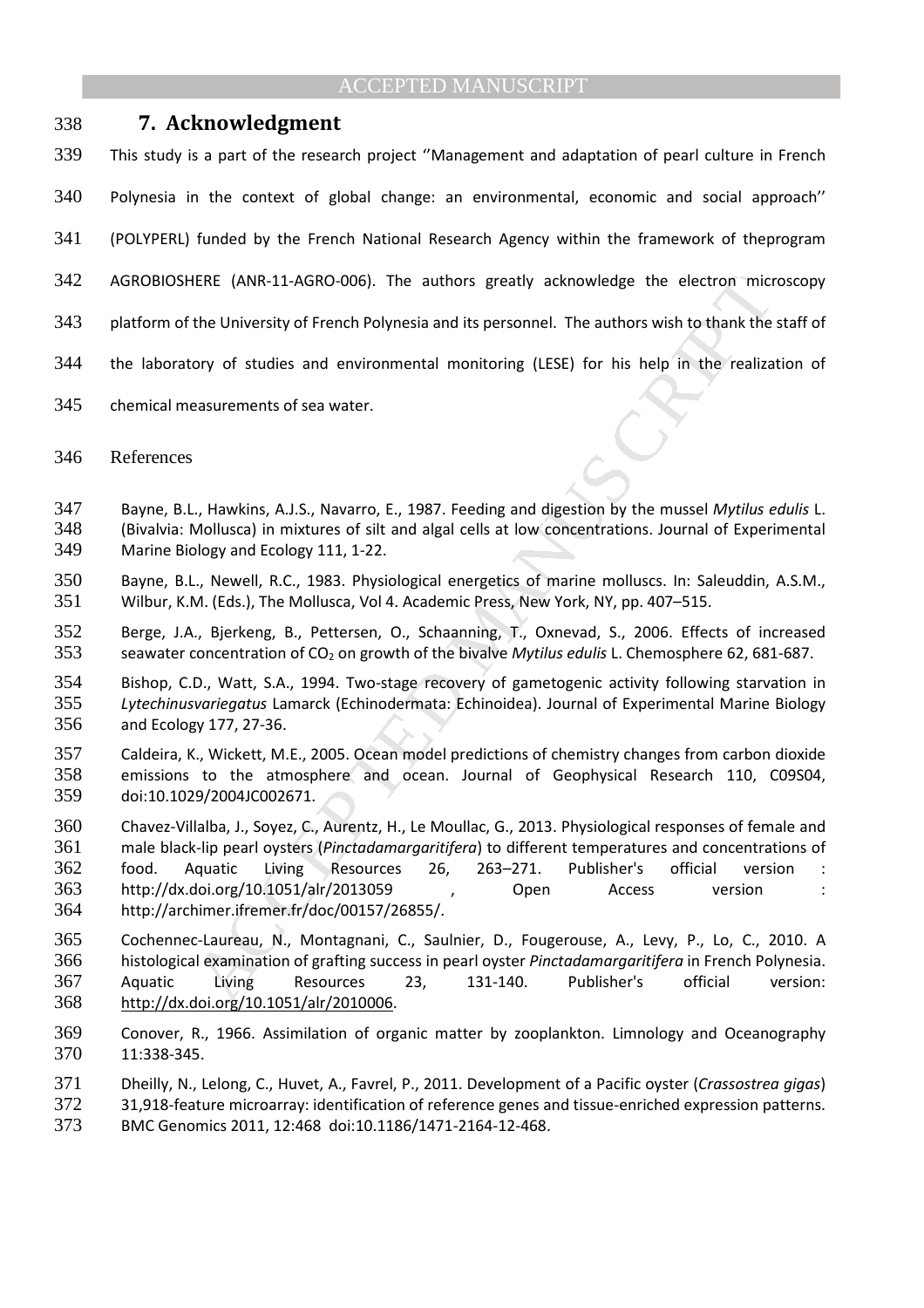- Fernández-Reiriz, M.J., Range, P., Álvarez -Salgado, X.A., Esponisa, J., Labarta, U., 2012.Tolerance of juvenile *Mytilus galloprovencialis* to experimental seawater acidification. Marine Ecology Progress Series 454, 65-74.
- Fernández-Reiriz, M.J., Range, P., Álvarez-Salgado, X.A., Labarta, U., 2011. Physiological energetics of 378 juvenile clams *Ruditapes decussatus* in a high CO<sub>2</sub> coastal ocean. Marine Ecology Progress Series 433, 97-105.
- Gazeau, F., Parker, L.M., Comeau, S., Gattuso, J.-P., O'Connor, W.A., Martin, S., Pörtner, H.-O., Ross, P.M., 2013. Impacts of ocean acidification on marine shelled molluscs. Marine Biology 160, 2207- 2245.doi10.1007/s00227-013-2219-3.
- Gnaiger, E.,1983. Heat dissipation and energetic efficiency in animal anoxibiosis. Economy contra power. Journal of Experimental Zoology 228, 471-490.
- Hazan, Y., Wangensteen, O.S., Fine, M., 2014. Tough as a rock-boring urchin: adult *Echinometra* sp. EE from the Red Sea show high resistance to ocean acidification over long-term exposures. Marine Biology 161, 2531-2545, doi: 10.1007/s00227-014-2525-4.
- Joubert, C., Linard, C., Le Moullac, G., Soyez, C., Saulnier, D., Teaniniuraitemoana, V., Ky, C.L., Gueguen, Y., 2014.Temperature and food influence shell growth and mantle gene expression of shell matrix proteins in the pearl oyster *Pinctada margaritifera*. PLoS ONE 9(8),e103944. doi:10.1371/journal.pone.0103944.
- Joubert, C., Piquemal, D., Marie, B., Manchon, L., Pierrat, F., Zanella-Cleon, I., Cochennec-Laureau, N., Gueguen, Y., Montagnani, C., 2010. Transcriptome and proteome analysis of *Pinctada margaritifera* calcifying mantle and shell: focus on biomineralization. Bmc Genomics 11, 1-13. Publisher's official version : http://dx.doi.org/10.1186/1471-2164-11-613.
- 3. Impacts of ocean acidification on marine shelled molluscs. Marine Biology 160<br>
0.1007/500227-013-2219-3.<br>
1.1933. Heat dissipation and energetic efficiency in animal anoxibiosis. Economy<br>
1.1007/500227-013-2219-3.<br>
Wang Kinoshita, S., Wang, N., Inoue, H., Maeyama, K., Okamoto, K., Nagai, K., Kondo, H., Hirono, I., Asakawa, S., Watabe, S., 2011.Deep sequencing of ESTs from nacreous and prismatic layer producing tissues and a screen for novel shell formation-related genes in the pearl oyster. PLoS ONE 6(6),e21238. doi:10.1371/journal.pone.0021238.
- 400 Kurihara, H., Asai, T., Kato, S., Ishimatsu, A., 2008. Effects of elevated  $pCO_2$  on early development in the mussel *Mytilus galloprovincialis*. Aquatic Biology 4,225-233. doi: 10.3354/ab00109.
- Kurihara, H., Ishimatsu, A., 2008.Effects of high CO2 seawater on the copepod (*Acartia tsuensis*) through all life stages and subsequent generations. Marine Pollution Bulletin 56, 1086-1090.doi: 10.1016/j.marpolbul.2008.03.023.
- Larsen, J.B., Frischer, M.E., Rasmussen, L.J., Hansen, B.W., 2005. Single-step nested multiplex PCR to differentiate between various bivalve larvae. Marine Biology 146, 1119–1129.
- Le Moullac, G., Soyez, C., Sham-Koua, M., Levy, P., Moriceau, J., Vonau, V., Maihota, M., Cochard, J.C., 2013. Feeding the pearl oyster *Pinctada margaritifera* during reproductive conditioning. Aquaculture Research 44, 404-411.
- Linard, C., Gueguen, Y., Moriceau, J., Soyez, C., Hui, B., Raoux, A., Cuif, J.-P., Cochard, J.-C., Le Pennec, M., Le Moullac, G., 2011. Calcein staining of calcified structures in pearl oyster *Pinctada margaritifera* and the effect of food resource level on shell growth. Aquaculture 313, 149-155. Publisher's official
- version: http://dx.doi.org/10.1016/j.aquaculture.2011.01.008.
- Liu, W., Huang, X., Lin, J., He, M., 2012. Seawater acidification and elevated temperature affect gene expression patterns of the pearl oyster *Pinctada fucata*. PLoS ONE 7(3),e33679. doi:10.1371/ journal.pone.0033679.
- Livak, K.J., Schmittgen, T.D., 2001.Analysis of relative gene expression data using real-time quantitative PCR and the 2(-Delta Delta C(T)) Method. Methods 25,402-408.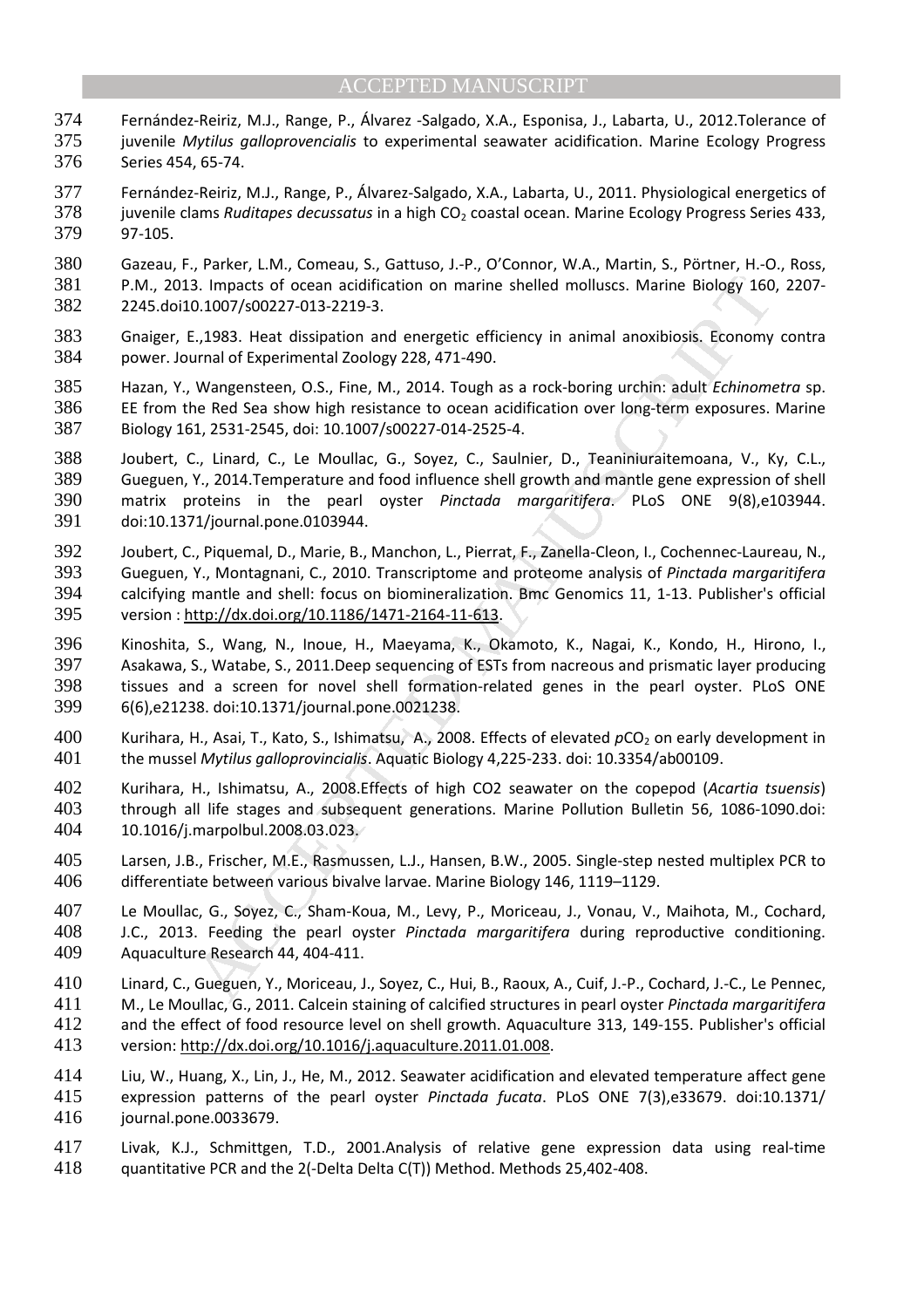McClintock, J.B., Angus, R.A., McDonald, M.R., Amsler, C.D., Catledge, S.A., Vohra, Y.K., 2009. Rapid 420 dissolution of shells of weakly calcified Antarctic benthic macroorganisms indicates high vulnerability to ocean acidification. Antarctic Science 21, 449-456.

Mao Che, L., Le Campion-Alsumard, T., Boury-Esnault, N., Payri, C., Golubic, S., Bézac, C., 1996. Biodegradation of shells of the black pearl oyster, *Pinctada margaritifera* var. cumingii, by microborers and sponges of French Polynesia. Marine Biology 126, 509-519.

Marie, B., Joubert, C., Tayale, A., Zanella-Cleon, I., Belliard, C., Piquemal, D., Cochennec-Laureau, N., Marin, F., Gueguen, Y., Montagnani, C., 2012. Different secretory repertoires control the biomineralization processes of prism and nacre deposition of the pearl oyster shell. Proceedings of the National Academy of Sciences of the United States of America 109(51), 20986-20991. Publisher's official version: http://dx.doi.org/10.1073/pnas.1210552109.

- Melzner, F., Stange, P., Trübenbach, K., Thomsen, J., Casties, I., Panknin, U., Gorb, S.N., Gutowska, M.A.,2011. Food supply and seawater pCO2 impact calcification and internal shell dissolution in the blue mussel *Mytilus edulis*. Plos One 6, e24223. doi:10.1371/journalpone.0024223.
- Consume of Consume in C., 2012. Different secretory repertoires contization processes of prism and nare eleposition of the pearl opters shell. Procees and the states of America 109(51), 20986-20991. Put<br>ial Academy of Scie Orr, J.C., Fabry, V.J., Aumont, O., Bopp, L., Doney, S.C., Feely, R.A., Gnanadesikan, A., Gruber, N., Ishida, A., Joos, F., Key, R.M., Lindsay, K., Maier-Reimer, E., Matear, R., Monfray, P., Mouchet, A., Najjar, R.G., Plattner, G.K., Rodgers, K.B., Sabine, C.L., Sarmiento, J.L., Schlitzer, R., Slater, R.D., Totterdell, I.J., Weirig, M.F., Yamanaka, Y., Yool, A., 2005. Anthropogenic ocean acidification over the twenty-first century and its impact on calcifying organisms.Nature 437(7059), 681-686.
- Parker, L.M., Ross, P.M., O'Connor, W.A., Borysko, L., Raftos, D.A., Pörtner, H.-O., 2012. Adult exposure influences offspring response to ocean acidification in oysters. Global Change Biology 18,82-92. doi: 10.1111/j.1365-2486.2011.02520.x.
- Pouvreau, S., Tiapari, J., Gangnery, A., Lagarde, F., Garnier, M., Teissier, H., Haumani, G., Buestel, D., Bodoy, A., 2000. Growth of the black-lip pearl oyster, *Pinctada margaritifera*, in suspended culture under hydrobiological conditions of Takapoto lagoon (French Polynesia). Aquaculture 184,133-154.
- Ross, P.M., Parker, L., O'Connor, W.A., Bailey, E.A., 2011. The impact of ocean acidification on reproduction, early development and settlement of marine organisms. Water 3, 1005-1030.
- Saraiva, S., van der Meer, J., Kooijman, S.A.L.M., Sousa, T., 2011. Modelling feeding processes in bivalves: a mechanistic approach. Ecological Modelling 222, 514-523.
- Savina, M., Pouvreau, S., 2004. A comparative ecophysiological study of two infaunal filter-feeding bivalves: *Paphia rhomboides* and *Glycymeris glycymeris*. Aquaculture 239, 289-306. Publisher's official version : http://dx.doi.org/10.1016/j.aquaculture.2004.05.029.
- Siikavuopio, S.I., Mortensen, A, Dale, T., Foss, A., 2007. Effects of carbon dioxide exposure on feed intake and gonad growth in green sea urchin, *Strongylocentrotus droebachiensis*. Aquaculture 266,97-101.
- Teaniniuraitemoana, V., Huvet, A., Levy, P., Klopp, C., Lhuillier, E., Gaertner-Mazouni, N., Gueguen, Y., Le Moullac, G., 2014. Gonad transcriptome analysis of pearl oyster *Pinctada margaritifera*: identification of potential sex differentiation and sex determining genes. BMC Genomics 15, 1-20. Publisher's official version : http://dx.doi.org/10.1186/1471-2164-15-491.
- Thomas, Y., Garen, P., Bennett, A., Le Pennec, M., Clavier, J., 2012. Multi-scale distribution and dynamics of bivalve larvae in a deep atoll lagoon (Ahe, French Polynesia). Marine Pollution Bulletin 65, 453-462. Publisher's official version : http://dx.doi.org/10.1016/j.marpolbul.2011.12.028.

Thomsen, J., Melzner, F., 2010. Moderate seawater acidification does not elicit long-term metabolic depression in the blue mussel *Mytilus edulis*. Marine Biology 157, 2667-2676. doi:10.1007/s00227- 010-1527-0.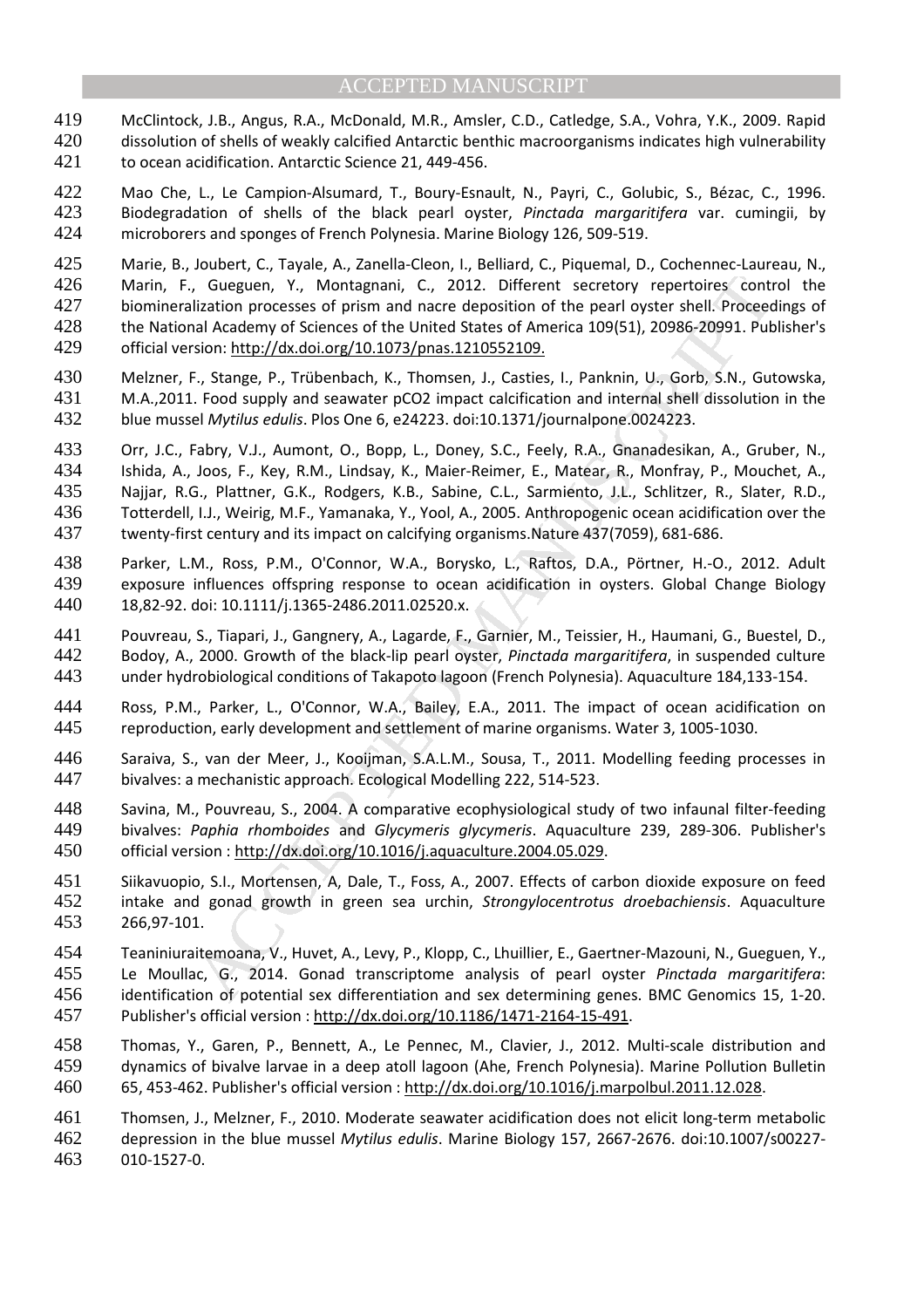- Wang, Y., Li, L., Hu, M., Lu, W., 2015. Physiological energetics of the thick shell mussel *Mytilus coruscus* exposed to seawater acidification and thermal stress. Science of the Total Environment 514,261-272. doi: 10.1016/j.scitotenv.2015.01.092.
- Welladsen, H.M., Southgate, P.C., Heimann, K., 2010. The effects of exposure to near-future levels of ocean acidification on shell characteristics of *Pinctada fucata* (Bivalvia: Pteriidae). Molluscan Research 30,125-130.
- Wood, H. L., Spicer, J. I., Widdicombe, S., 2008. Ocean acidification may increase calcification rates, but at a cost. Proceedings of the Royal Society B: Biological Sciences 275(1644), 1767-1773. doi:10.1098/rspb.2008.0343.
- 473 Yukihira, H., Klumpp, D.W., Lucas, J.S., 1998. Effects of body size on suspension feeding and energy<br>474 budgets of the pearl oysters Pinctada margaritifera and P. maxima. Marine Ecology Progress Series budgets of the pearl oysters *Pinctada margaritifera* and *P. maxima*. Marine Ecology Progress Series 170,120-130.
- Zhang, H., Shin P.K.S., Cheung, S.G., 2015. Physiological responses and scope for growth upon
- medium-term exposure to the combined effects of ocean acidification and temperature in a subtidal scavenger *Nassarius conoidalis*. Marine Environmental Research 106, 51-60.

cost. Proceedings of the Royal Society B: Biological Sciences 275(1644), 176<br>
May Fopb. 2008.0343.<br>
1, Klumpp, D.W., Lucas, J.S., 1998. Effects of body size on suspension feeding and<br>
1, Klumpp, D.W., Lucas, J.S., 1998. Ef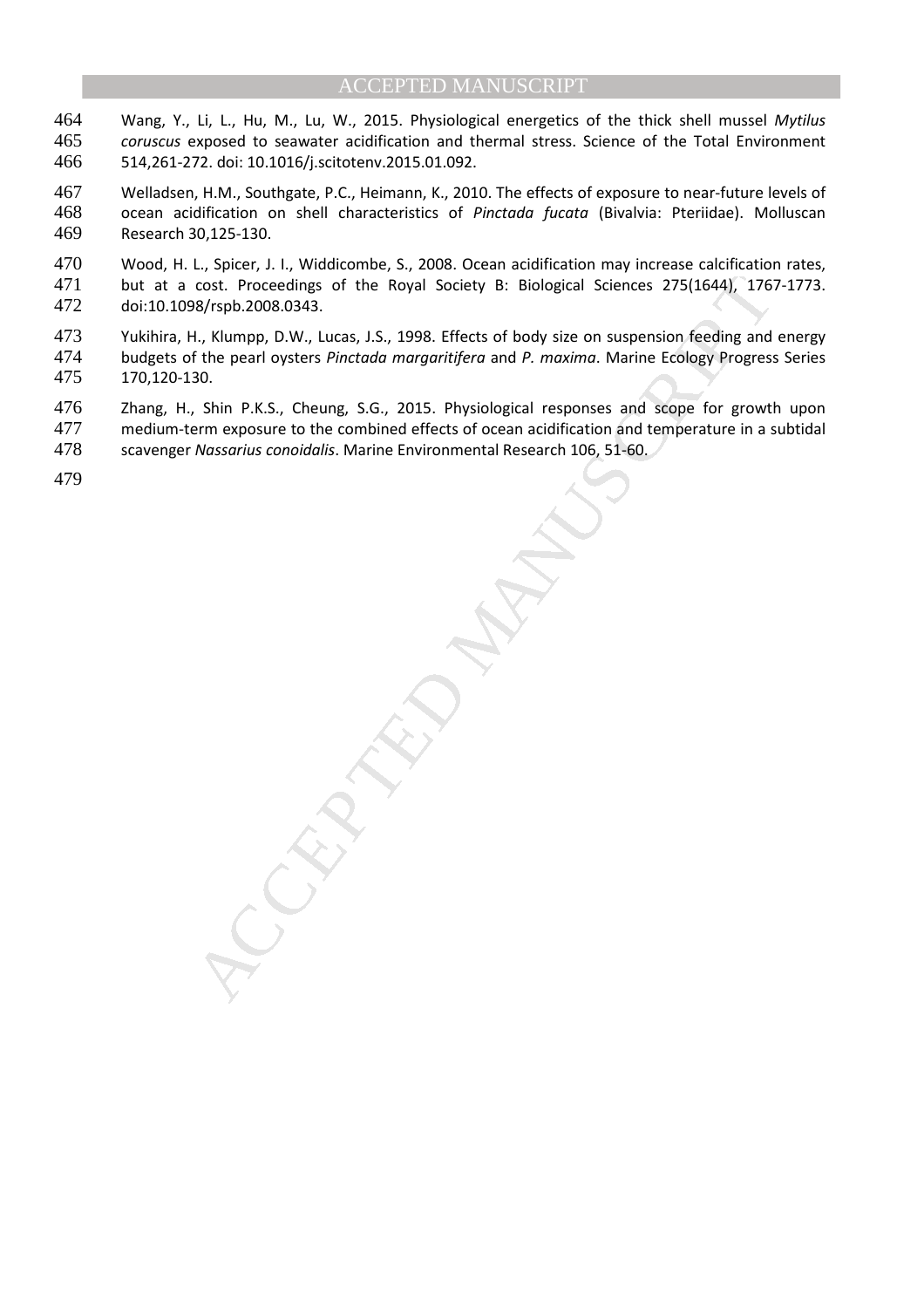- **Figure 1:** Bioenergetic behavior after one hundred days exposure to  $pCO_2$  level at one year interval (1st 481 experiment (grey),  $2^{nd}$  experiment (dark grey)); (A) ingestion rate (IR), (B) respiration rate (RR) (C) scope 482 for growth (SFG)) of the black-lip pearl oyster *Pinctada margaritifera*. Means are presented with 483 standard error (12< n< 16).
- 484<br>485
- **Figure 2:** Effect of the  $pCO<sub>2</sub>$  level on gametogenesis of pearl oyster exposed for one hundred days (38 <  $486$  n < 41).
- 487
- 488 **Figure 3:** Effect of the  $pCO<sub>2</sub>$  level on bleaching of external side of shells of pearl oyster exposed for one 489 hundred days.
- 490
- **Figure 4:** Effect of the  $pCO_2$  level on shell growth (A) shell deposit rate, (1<sup>srt</sup> experiment (grey), 2<sup>nd</sup> 492 experiment (dark grey), (B) thickness of aragonite tablet, 2<sup>nd</sup> experiment. (n= 8-9).
- 493
- 494 **Figure 5:** SEM of growing edge of the nacre layer within shells of *Pinctada margaritifera* (A, D,G), calcite 495 formation (B, E, H), aragonite (C, F, I) after one hundred days exposure to  $pCO<sub>2</sub>$  level (514, 1338, 3540 496 µatm).

497

Effect of the *pCO*<sub>2</sub> level on bleaching of external side of shells of pearl oyster exposes.<br>
Also,<br>
Effect of the *pCO*<sub>2</sub> level on shell growth (A) shell deposit rate,  $(1^{snr}$  experiment the dark grey), (B) thickness 498 **Figure 6:** Effect of the pCO<sub>2</sub> level on mantle gene expression in pearl oyster exposed one hundred days shell deposit rate, (1srt experiment (grey), 2nd 499 experiment (dark grey)) (a)*Pmarg-*Pif-177,(b) *Pmarg-*500 Pearlin, (c) *Pmarg-*MSI 60, (d) *Pmarg-*MRNP34, (e) *Pmarg-*Shematrin 9, (F) *Pmarg-*Prismalin 14,(g) 501 *Pmarg-*Aspein, (h) *Pmarg-*PUSP6, (i) N*Pmarg-*Nacrein A1(n= 5**).**

502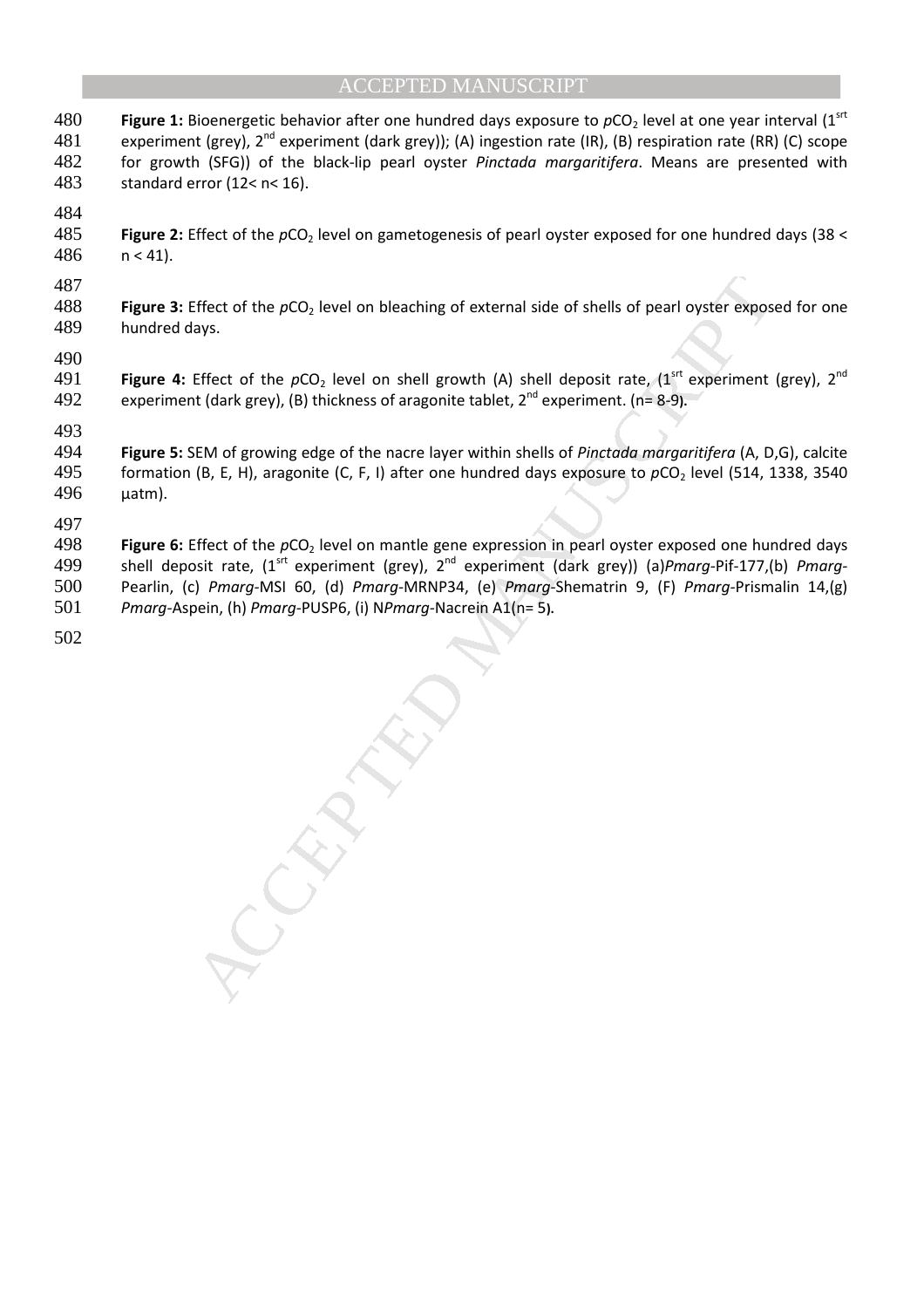| pH    | Temperature<br>(°C) | Salinity | <b>Alcalinity</b><br>(µmol/kg) | pCO <sub>2</sub><br>$(\mu atm)$ | $\Omega$ ca.    | $\Omega$ ar.    |
|-------|---------------------|----------|--------------------------------|---------------------------------|-----------------|-----------------|
| 7.4   | $26.1 \pm 0.6$      | 35       | 2768±231                       | 3540±402                        | $1.32 \pm 0.20$ | $0.88 \pm 0.13$ |
| $7.8$ | $26.2 \pm 0.7$      | 35       | 2753±77                        | 1338±172                        | $3.03 \pm 0.26$ | $2.01 \pm 0.17$ |
| 8.2   | $26.1 \pm 0.7$      | 35       | 2673±198                       | 514±67                          | $5.74 \pm 0.57$ | 3.80±0.37       |
|       |                     |          |                                |                                 |                 |                 |

**Table 1:** Water parameters calculated from samples taken from all experimental trays across the experimental period. Measurements were made once a week. The carbonate parameters were calculated using CO2sys sofware.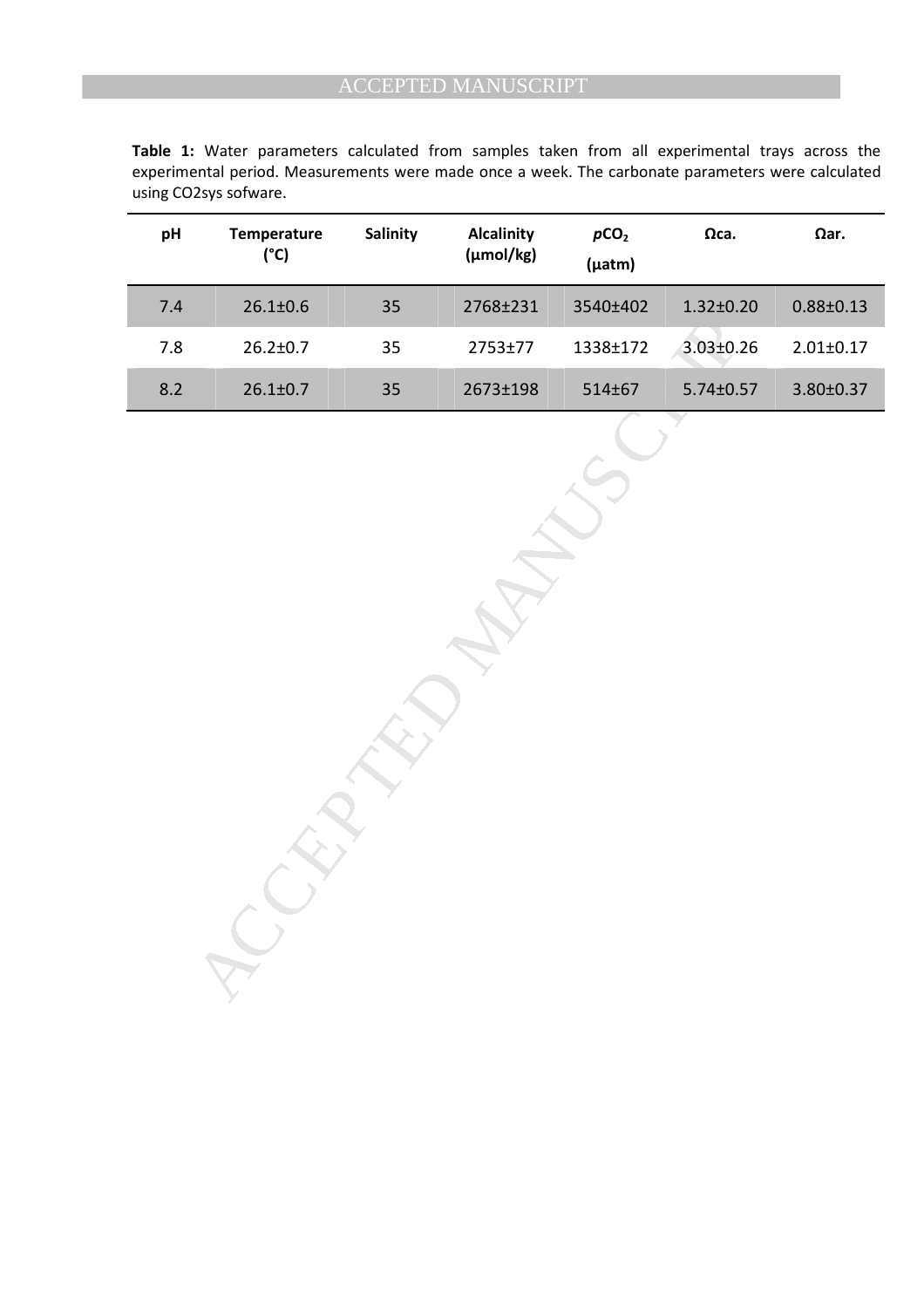| <b>GenBank</b>   | <b>Forward primer</b>          | <b>Reverse primer</b>                                                                                                                |  |  |  |
|------------------|--------------------------------|--------------------------------------------------------------------------------------------------------------------------------------|--|--|--|
| <b>Accession</b> |                                |                                                                                                                                      |  |  |  |
|                  |                                |                                                                                                                                      |  |  |  |
| <b>Number</b>    |                                |                                                                                                                                      |  |  |  |
| HE610401         | 5'-AGATTGAGGGCATAGCATGG-3'     | 5'-TGAGGCCGACTTTCTTGG-3'                                                                                                             |  |  |  |
| DQ665305         | 5'-TACCGGCTGTGTTGCTACTG-3'     | 5'-CACAGGGTGTAATATCTGGAACC-3'                                                                                                        |  |  |  |
| HQ625028         | 5'-GTATGATGGGAGGCTTTGGA-3'     | 5'-TTGTGCGTACAGCTGAGGAG-3'                                                                                                           |  |  |  |
| SRX022139*       | 5'-TCAAGAGCAATGGTGCTAGG-3'     | 5'-GCAGAGCCCTTCAATAGACC-3'                                                                                                           |  |  |  |
| ABO92761         | 5'-TGGTGGCGTAAGTACAGGTG-3'     | 5'-GGAAACTAAGGCACGTCCAC-3'                                                                                                           |  |  |  |
| HE610393         | 5'-CCGATACTTCCCTATCTACAATCG-3' | 5'-CCTCCATAACCGAAAATTGG-3'                                                                                                           |  |  |  |
| SRX022139*       | 5'-TTCATTTTGGTGGTTATGGAATG-3'  | 5'-CCGTTTCCACCTCCGTTAC-3'                                                                                                            |  |  |  |
| SRX022139*       | 5'-TGGAGGTGGAGGTATCGTTC-3'     | 5'-ACACCTGATACCCTGCTTGG-3'                                                                                                           |  |  |  |
|                  |                                | Table 2: Set of forward and reverse primers used for the gene expression analysis (*SRA accession number of EST library published in |  |  |  |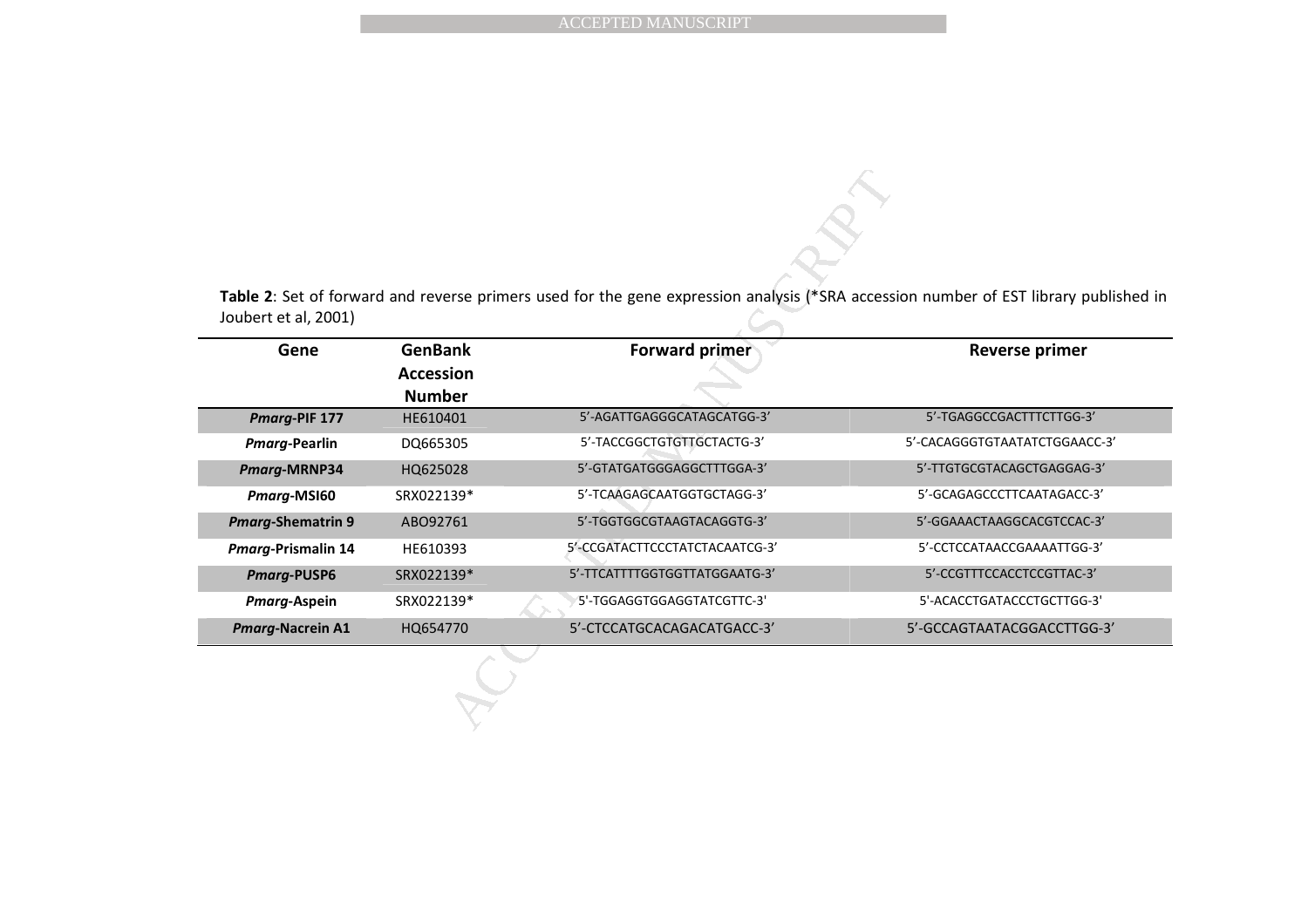| <b>Sources</b><br>of variation | ddl            | $AE^*$<br>(arcsinsqr) |          | IR<br>(Box Cox) |                  | <b>RR</b> |                  | <b>SFG</b><br>(Box Cox) |                  |  |
|--------------------------------|----------------|-----------------------|----------|-----------------|------------------|-----------|------------------|-------------------------|------------------|--|
|                                |                | $\sqrt{F}$            | $\rho$   | $\digamma$      | $\boldsymbol{p}$ | F         | $\boldsymbol{p}$ | F                       | $\boldsymbol{p}$ |  |
| pCO <sub>2</sub>               | $\overline{2}$ | 0.13                  | 0.87     | 0.22            | 0.80             | 1.35      | 0.26             | 0.02                    | 0.98             |  |
| <b>Experiment</b>              | $\mathbf{1}$   | 59.86                 | < 0.0001 | 7.14            | 0.01             | 7.56      | 0.01             | 12.82                   | 0.001            |  |
|                                |                |                       |          |                 |                  |           |                  |                         |                  |  |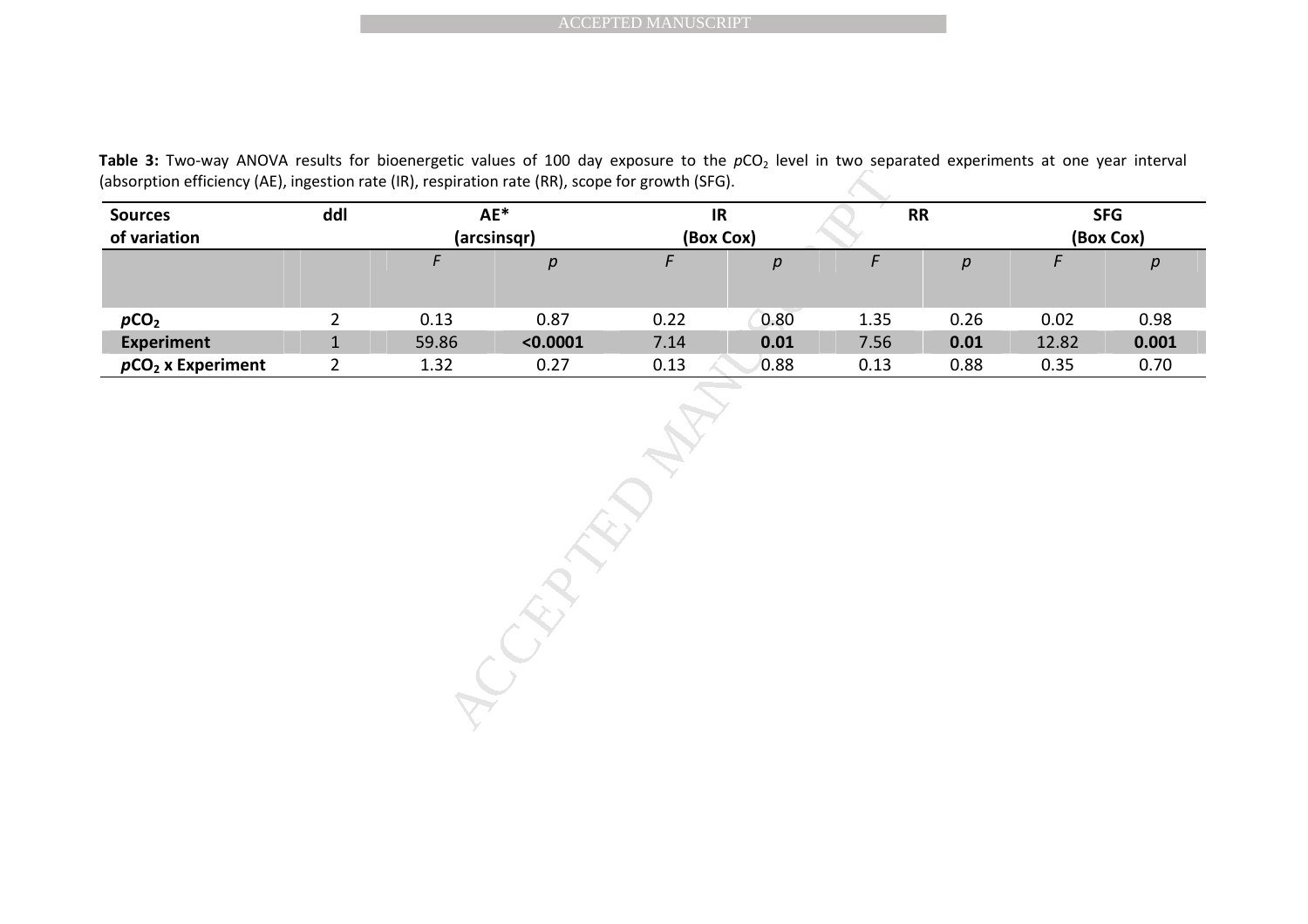|                                                                                                                                                                                                         |       |                |             |                      |          |                    |       |                      |      | <b>ACCEPTED MANUSCRIPT</b> |       |                |       |                |      |                                                |            |                     |
|---------------------------------------------------------------------------------------------------------------------------------------------------------------------------------------------------------|-------|----------------|-------------|----------------------|----------|--------------------|-------|----------------------|------|----------------------------|-------|----------------|-------|----------------|------|------------------------------------------------|------------|---------------------|
| Table 4: Significance level of ANOVA test of calcifying genes expression level according to pCO <sub>2</sub> level in two separated experiments at one year interval.<br><b>Sources</b><br>of variation |       | Pmarg-PIF177   |             | <b>Pmarg-Nacrein</b> |          | <b>Pmarg-PUSP6</b> |       | <b>Pmarg-Pearlin</b> |      | Pmarg-MRNP34               |       |                |       |                |      | Pmarg-MSI60 Pmarg-Shematrin9 Pmarg-Prismalin14 |            | <b>Pmarg-Aspein</b> |
|                                                                                                                                                                                                         | F     | $\overline{p}$ | $\mathsf F$ | p                    | F        | p                  | F     | p                    | F    | $\boldsymbol{p}$           | F     | $\overline{p}$ | F     | $\overline{p}$ | F    | p                                              | $\digamma$ | $\boldsymbol{p}$    |
| pCO <sub>2</sub>                                                                                                                                                                                        | 1.16  | 0.34           | 0.63        | 0.54                 | 4.62     | 0.02               | 0.56  | 0.58                 | 1.95 | 0.17                       | 1.73  | 0.21           | 2.10  | 0.16           | 1.45 | 0.26                                           | 0.49       | 0.62                |
| <b>Experiment</b>                                                                                                                                                                                       | 14.29 | 0.001          | 7.06        | 0.02                 | 0.535    | 0.47               | 0.002 | 0.97                 | 2.94 | $0.10\,$                   | 38.63 | 0.0001         | 14.07 | 0.001          | 2.84 | $0.11\,$                                       | 7.35       | 0.01                |
| $pCO2$ x Experiment                                                                                                                                                                                     | 1.45  | 0.26           | 1.65        | 0.22                 | $0.55\,$ | 0.59               | 2.65  | $0.10\,$             | 2.08 | 0.15                       | 2.23  | $0.14\,$       | 1.39  | 0.28           | 1.37 | 0.28                                           | 0.094      | 0.91                |
|                                                                                                                                                                                                         |       |                |             |                      |          |                    | CREAT | EN                   |      |                            |       |                |       |                |      |                                                |            |                     |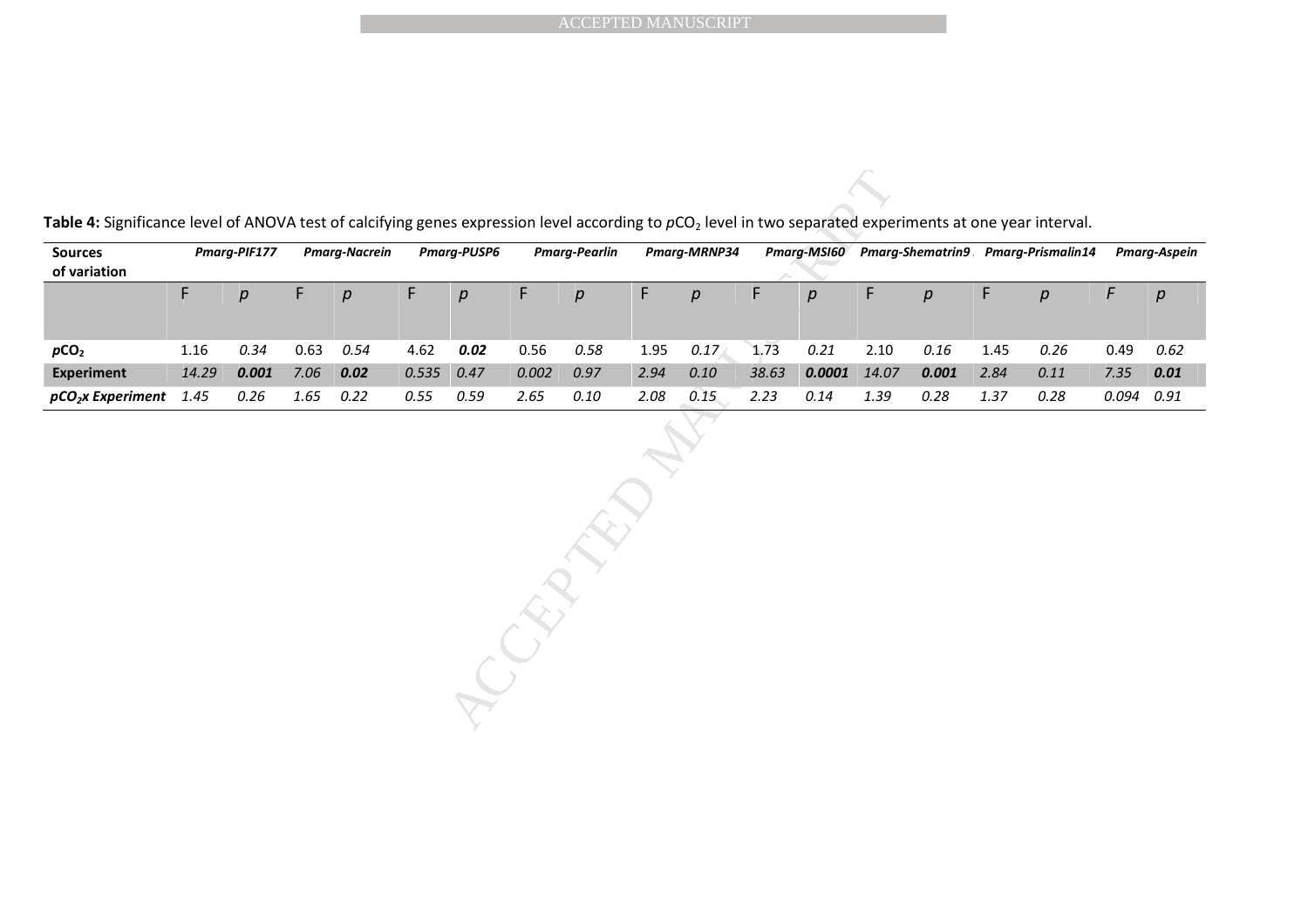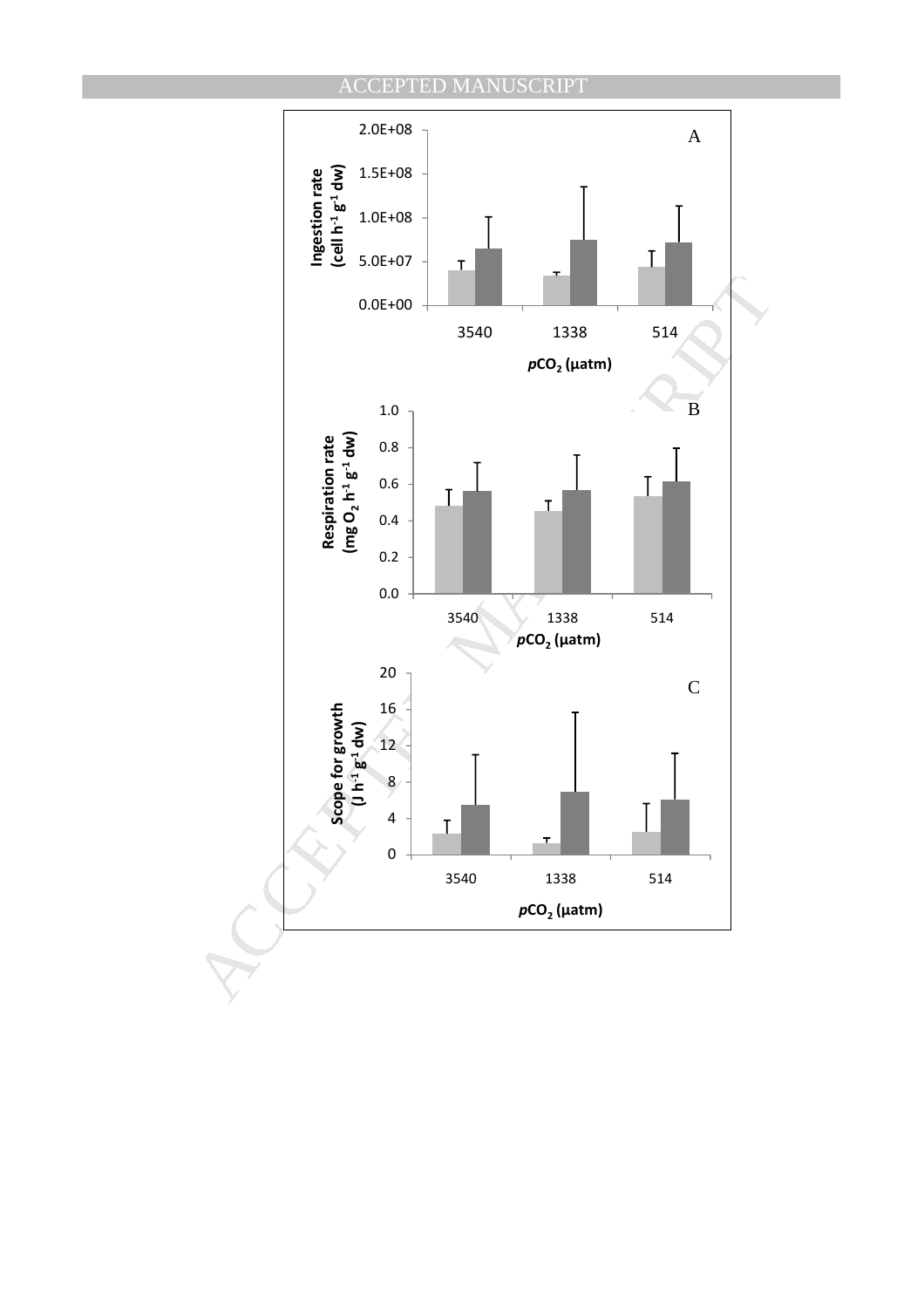# 80% 100%



MANUSCRIPT ACCEPTED ACCEPTED MANUSCRIPT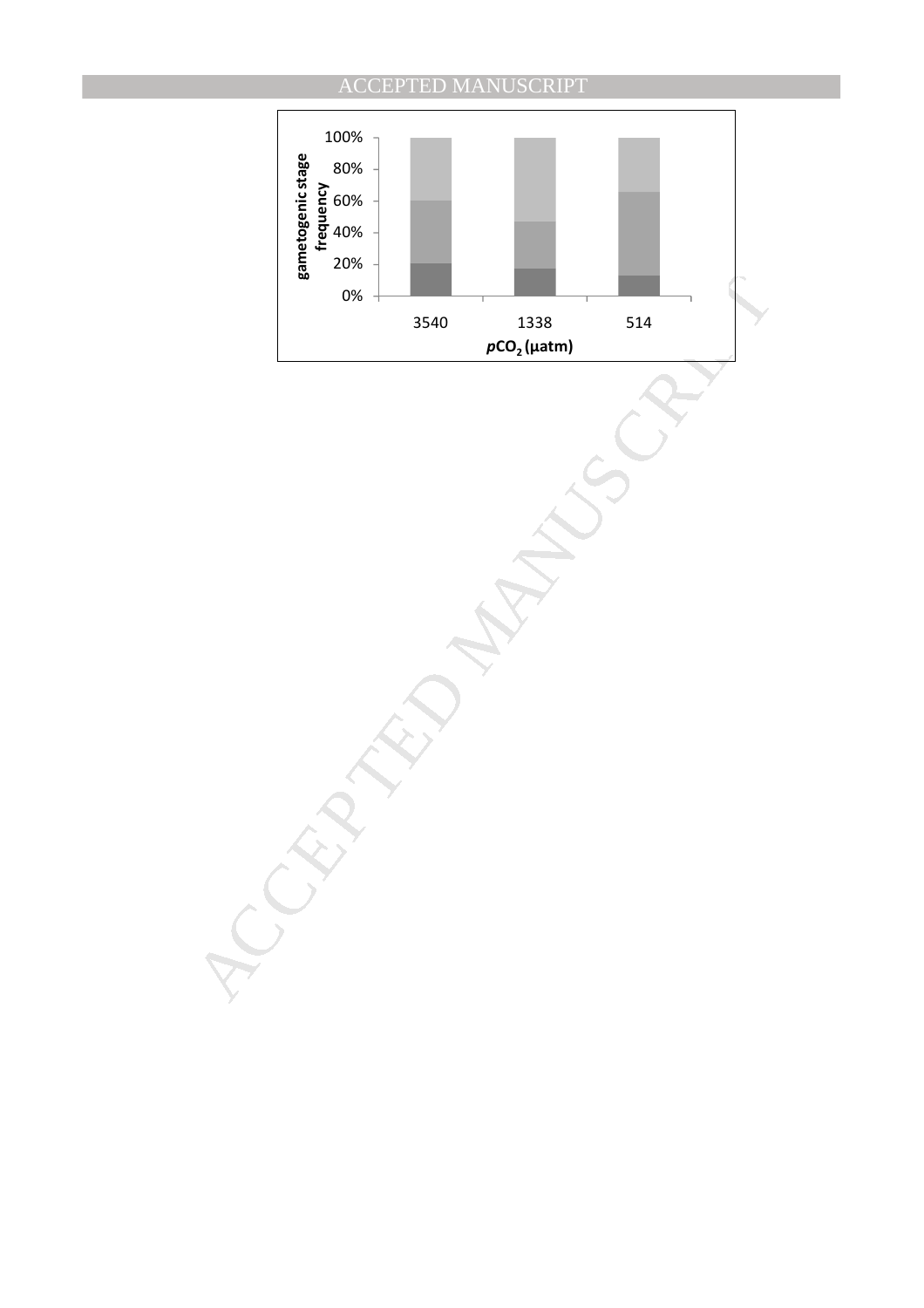

3540 µatm 1338 µatm 514 µatm

MANUSCRIPT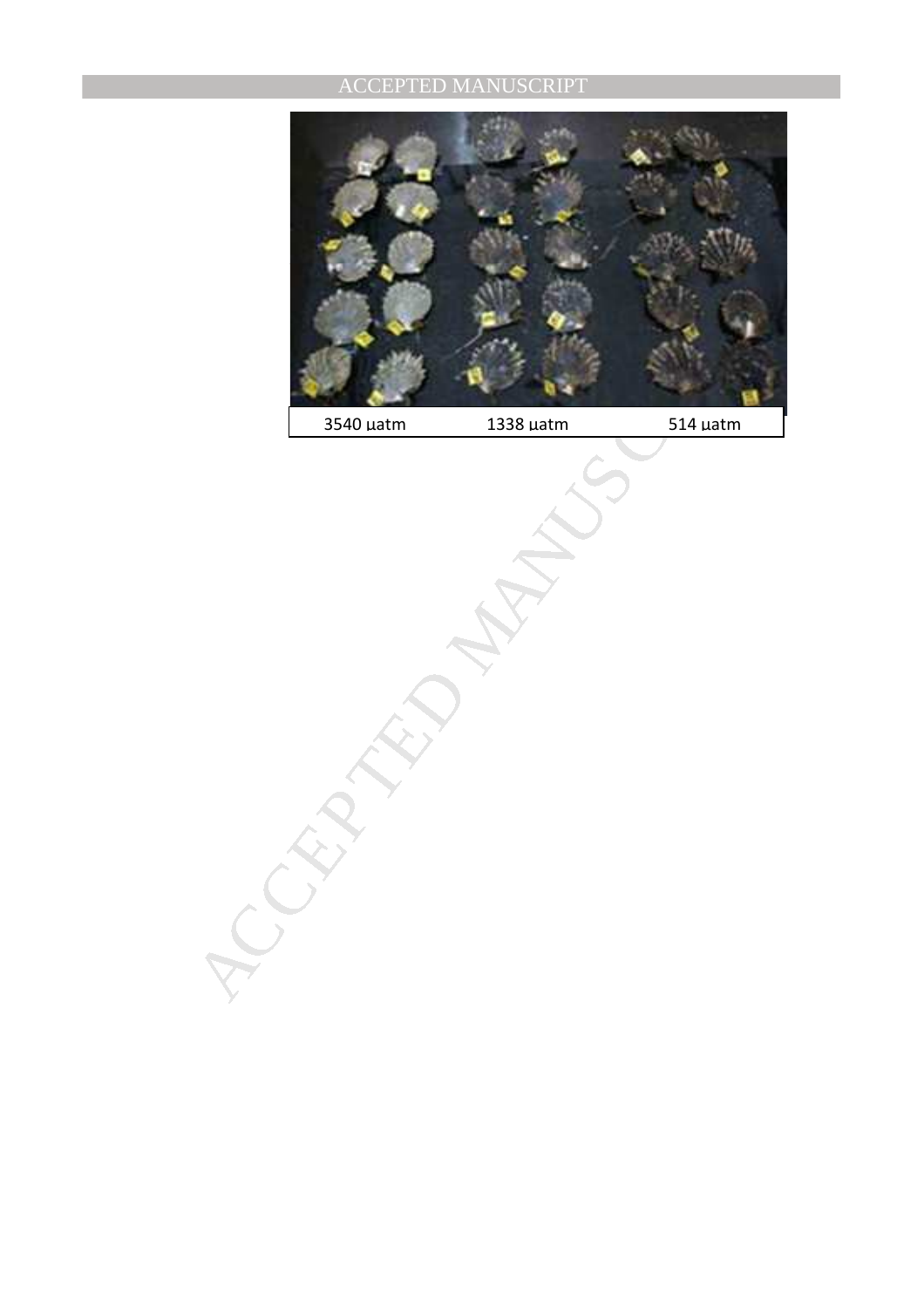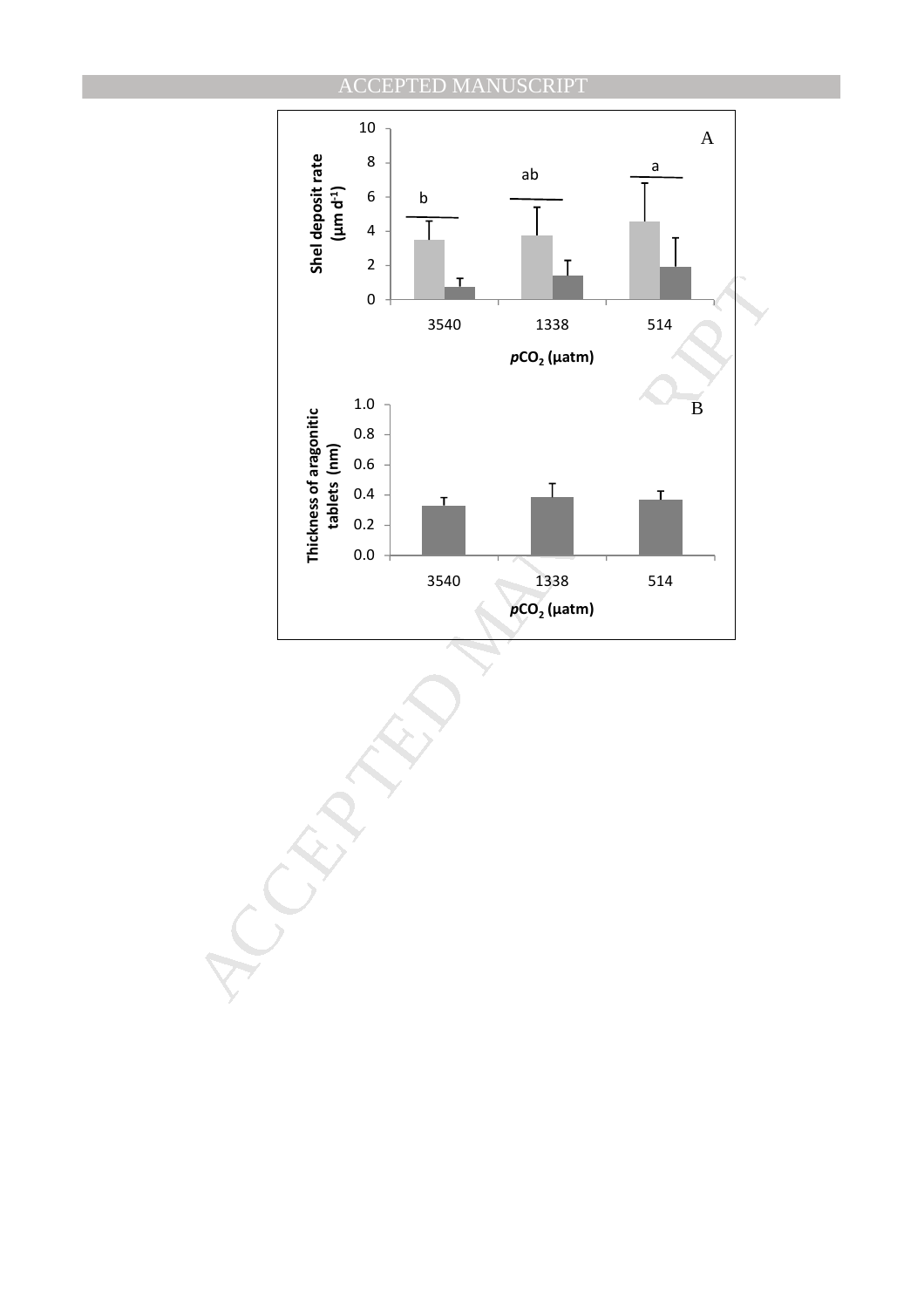